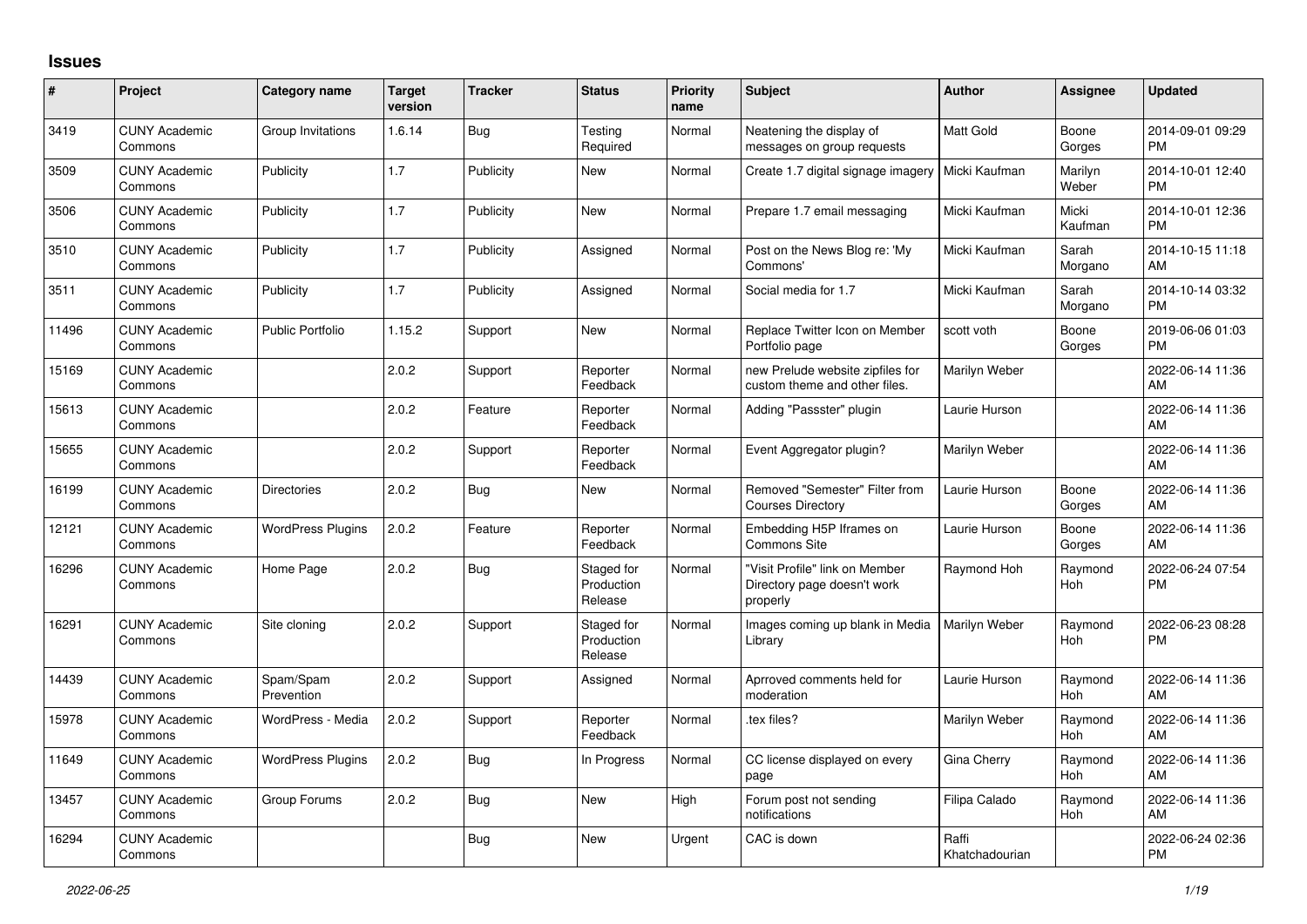| ∦     | Project                         | <b>Category name</b> | <b>Target</b><br>version | <b>Tracker</b> | <b>Status</b>        | Priority<br>name | <b>Subject</b>                                                         | <b>Author</b>           | <b>Assignee</b>   | <b>Updated</b>                |
|-------|---------------------------------|----------------------|--------------------------|----------------|----------------------|------------------|------------------------------------------------------------------------|-------------------------|-------------------|-------------------------------|
| 16290 | <b>CUNY Academic</b><br>Commons |                      |                          | Feature        | Reporter<br>Feedback | Normal           | Add Table Of Contents Block<br>plug-in                                 | Raffi<br>Khatchadourian |                   | 2022-06-24 10:26<br>AM        |
| 16255 | <b>CUNY Academic</b><br>Commons | WordPress (misc)     |                          | <b>Bug</b>     | <b>New</b>           | Normal           | Need to define 'MULTISITE'<br>constant in wp-config.php                | Raymond Hoh             |                   | 2022-06-19 09:31<br>AM        |
| 16099 | <b>CUNY Academic</b><br>Commons |                      |                          | Support        | Reporter<br>Feedback | Normal           | request for Newsletter Glue                                            | Marilyn Weber           |                   | 2022-05-13 12:14<br>PM        |
| 15685 | <b>CUNY Academic</b><br>Commons |                      |                          | Support        | <b>New</b>           | High             | problem with chrome?                                                   | Marilyn Weber           |                   | 2022-04-25 03:40<br><b>PM</b> |
| 15757 | <b>CUNY Academic</b><br>Commons |                      |                          | <b>Bug</b>     | <b>New</b>           | Normal           | Members # do not match                                                 | Laurie Hurson           |                   | 2022-03-30 04:52<br><b>PM</b> |
| 15565 | <b>CUNY Academic</b><br>Commons |                      |                          | Support        | <b>New</b>           | Normal           | Events - send updates to an email   Marilyn Weber<br>listserv          |                         |                   | 2022-03-10 01:06<br>PM        |
| 15370 | <b>CUNY Academic</b><br>Commons |                      |                          | Support        | Reporter<br>Feedback | Normal           | All-in-One Event Calendar?                                             | Marilyn Weber           |                   | 2022-02-17 11:03<br>AM        |
| 15260 | <b>CUNY Academic</b><br>Commons |                      |                          | Support        | Reporter<br>Feedback | Normal           | Diacritical markings   European<br><b>Stages</b>                       | Marilyn Weber           |                   | 2022-02-04 08:16<br>AM        |
| 15045 | <b>CUNY Academic</b><br>Commons |                      |                          | Support        | <b>New</b>           | Normal           | no result for KCeL in the search<br>box on the commons                 | Marilyn Weber           |                   | 2021-12-10 11:29<br>AM        |
| 14940 | <b>CUNY Academic</b><br>Commons |                      |                          | Bug            | <b>New</b>           | Normal           | Discrepancy between Commons<br>profile "sites" and actual # of sites   | Laurie Hurson           |                   | 2021-11-08 11:09<br>AM        |
| 14936 | <b>CUNY Academic</b><br>Commons |                      |                          | Bug            | <b>New</b>           | Normal           | Commons websites blocked by<br>SPS campus network                      | Laurie Hurson           |                   | 2021-11-03 03:57<br><b>PM</b> |
| 14792 | <b>CUNY Academic</b><br>Commons |                      |                          | <b>Bug</b>     | <b>New</b>           | Normal           | Inconsistent email notifications<br>from gravity forms                 | Raffi<br>Khatchadourian |                   | 2021-10-04 01:50<br><b>PM</b> |
| 14784 | <b>CUNY Academic</b><br>Commons |                      |                          | Support        | Reporter<br>Feedback | Normal           | User report of logo problem when<br>using Customizer theme             | Marilyn Weber           |                   | 2021-09-17 10:25<br>AM        |
| 2576  | NYCDH Community<br>Site         |                      |                          | <b>Bug</b>     | Hold                 | Low              | Test Next Button in Javascript<br><b>Tutorial Under Activities</b>     | Mark Newton             | Alex Gil          | 2013-05-18 02:55<br>PM        |
| 2577  | <b>NYCDH Community</b><br>Site  |                      |                          | Feature        | Assigned             | Low              | Investigate Potential to Add Links<br>to the Forum                     | <b>Mark Newton</b>      | Alex Gil          | 2013-05-16 09:40<br>PM        |
| 11968 | JustPublics@365<br>MediaCamp    |                      |                          | Feature        | New                  | Normal           | Nanoscience Retractable Display<br>Unit                                | Donald Cherry           | Bonnie<br>Eissner | 2021-02-19 08:50<br>AM        |
| 15767 | <b>CUNY Academic</b><br>Commons | WordPress (misc)     |                          | Support        | <b>New</b>           | Normal           | Site loading slowly                                                    | scott voth              | Boone<br>Gorges   | 2022-04-04 08:56<br><b>PM</b> |
| 14908 | <b>CUNY Academic</b><br>Commons | Performance          |                          | <b>Bug</b>     | New                  | Normal           | Stale object cache on cdev                                             | Raymond Hoh             | Boone<br>Gorges   | 2021-12-07 09:45<br>AM        |
| 2618  | <b>NYCDH Community</b><br>Site  |                      |                          | Bug            | Assigned             | Low              | Mark blogs as spam when created   Matt Gold<br>by users marked as spam |                         | Boone<br>Gorges   | 2013-06-09 11:38<br>PM        |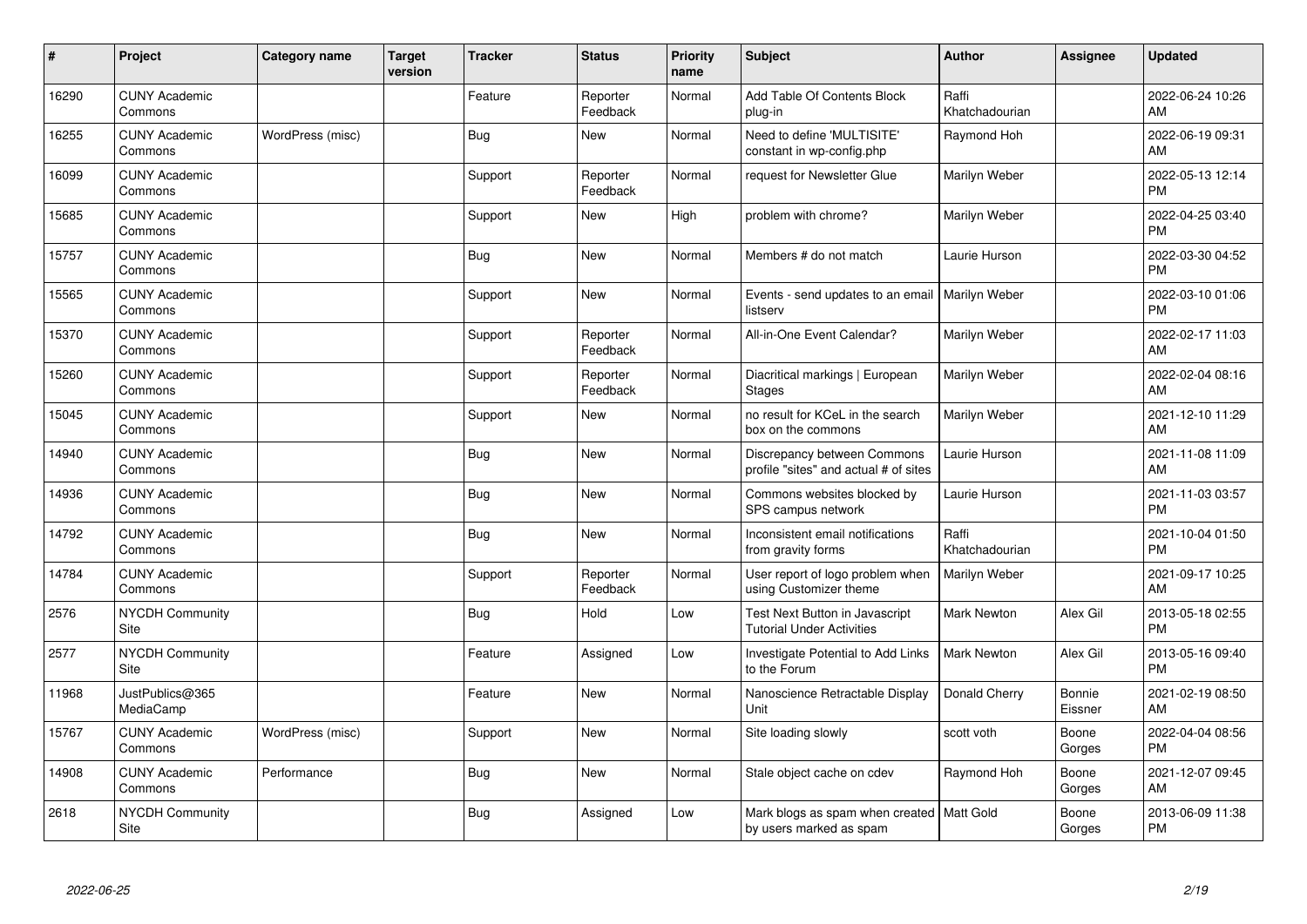| #     | Project                                                          | <b>Category name</b>           | Target<br>version | <b>Tracker</b> | <b>Status</b>        | <b>Priority</b><br>name | <b>Subject</b>                                          | <b>Author</b>           | <b>Assignee</b>       | <b>Updated</b>                |
|-------|------------------------------------------------------------------|--------------------------------|-------------------|----------------|----------------------|-------------------------|---------------------------------------------------------|-------------------------|-----------------------|-------------------------------|
| 12062 | AD/O365 Transition<br>from NonMatric to<br>Matriculated Students |                                |                   | Feature        | In Progress          | Normal                  | create solution and console<br>project                  | Emilio Rodriguez        | Emilio<br>Rodriguez   | 2019-11-12 03:56<br><b>PM</b> |
| 2573  | <b>NYCDH Community</b><br>Site                                   |                                |                   | Feature        | Reporter<br>Feedback | Normal                  | Add dh nyc twitter list feed to site                    | <b>Mark Newton</b>      | <b>Matt Gold</b>      | 2013-05-16 11:42<br><b>PM</b> |
| 16245 | <b>CUNY Academic</b><br>Commons                                  | WordPress (misc)               |                   | <b>Bug</b>     | Reporter<br>Feedback | Normal                  | Save Button missing on<br><b>WordPress Profile page</b> | scott voth              | Raymond<br>Hoh        | 2022-06-16 03:09<br><b>PM</b> |
| 16177 | <b>CUNY Academic</b><br>Commons                                  | Reply By Email                 |                   | Bug            | New                  | Normal                  | Switch to Inbound mode for RBE                          | Raymond Hoh             | Raymond<br>Hoh        | 2022-05-30 04:32<br><b>PM</b> |
| 16110 | <b>CUNY Academic</b><br>Commons                                  |                                |                   | Support        | Reporter<br>Feedback | Normal                  | remove Creative Commons<br>license from pages?          | Marilyn Weber           | Raymond<br><b>Hoh</b> | 2022-05-17 06:11<br><b>PM</b> |
| 15516 | <b>CUNY Academic</b><br>Commons                                  | <b>WordPress Plugins</b>       |                   | Bug            | Reporter<br>Feedback | Normal                  | Can't publish or save draft of post<br>on wordpress.com | Raffi<br>Khatchadourian | Raymond<br>Hoh        | 2022-03-02 05:52<br><b>PM</b> |
| 8992  | <b>NYCDH Community</b><br>Site                                   |                                |                   | <b>Bug</b>     | Assigned             | Normal                  | Multiple RBE error reports                              | Matt Gold               | Raymond<br>Hoh        | 2017-12-11 05:43<br><b>PM</b> |
| 2571  | <b>NYCDH Community</b><br>Site                                   |                                |                   | Feature        | Assigned             | Normal                  | Add Google custom search box to<br>homepage             | <b>Mark Newton</b>      | Raymond<br><b>Hoh</b> | 2013-05-18 07:49<br><b>PM</b> |
| 2574  | NYCDH Community<br>Site                                          |                                |                   | Feature        | Assigned             | Normal                  | Add Way to Upload Files to<br>Groups                    | Mark Newton             | Raymond<br>Hoh        | 2013-05-18 07:46<br><b>PM</b> |
| 15883 | <b>CUNY Academic</b><br>Commons                                  |                                | 2.1.0             | Feature        | New                  | Normal                  | Release BPGES update                                    | Boone Gorges            | Boone<br>Gorges       | 2022-05-26 10:39<br>AM        |
| 13891 | <b>CUNY Academic</b><br>Commons                                  | Internal Tools and<br>Workflow | 2.1.0             | Feature        | <b>New</b>           | Normal                  | Migrate automated linting to<br><b>GitHub Actions</b>   | Boone Gorges            | Jeremy Felt           | 2022-05-26 10:45<br>AM        |
| 15194 | <b>CUNY Academic</b><br>Commons                                  | Internal Tools and<br>Workflow | 2.1.0             | Feature        | <b>New</b>           | Normal                  | PHPCS sniff for un-restored<br>switch_to_blog() calls   | Boone Gorges            | Jeremy Felt           | 2022-05-26 10:45<br>AM        |
| 13946 | <b>CUNY Academic</b><br>Commons                                  | <b>WordPress Plugins</b>       | 2.1.0             | Support        | Assigned             | Normal                  | Custom Embed handler For<br>OneDrive files              | scott voth              | Raymond<br><b>Hoh</b> | 2022-05-26 10:46<br>AM        |
| 10439 | <b>CUNY Academic</b><br>Commons                                  | Design                         | 2.1.0             | Design/UX      | <b>New</b>           | Normal                  | Create Style Guide for Commons                          | Sonja Leix              | Sara Cannon           | 2022-06-23 06:20<br><b>PM</b> |
| 10380 | <b>CUNY Academic</b><br>Commons                                  | WordPress (misc)               | Future<br>release | Feature        | In Progress          | Normal                  | Remove blacklisted plugins                              | Boone Gorges            |                       | 2022-04-26 12:00<br><b>PM</b> |
| 11843 | <b>CUNY Academic</b><br>Commons                                  | WordPress (misc)               | Future<br>release | Design/UX      | <b>New</b>           | Normal                  | Tweaking the Gutenberg Editor<br>Interface              | Laurie Hurson           |                       | 2022-04-26 12:00<br><b>PM</b> |
| 13650 | <b>CUNY Academic</b><br>Commons                                  | Group Library                  | Future<br>release | Feature        | <b>New</b>           | Normal                  | Forum Attachments in Group<br>Library                   | Laurie Hurson           |                       | 2021-11-19 12:30<br><b>PM</b> |
| 13048 | <b>CUNY Academic</b><br>Commons                                  | Shortcodes and<br>embeds       | Future<br>release | Feature        | <b>New</b>           | Normal                  | Jupyter Notebooks support                               | Boone Gorges            |                       | 2020-07-14 11:46<br>AM        |
| 12573 | <b>CUNY Academic</b><br>Commons                                  | <b>WordPress Plugins</b>       | Future<br>release | <b>Bug</b>     | <b>New</b>           | Normal                  | <b>CommentPress Core Issues</b>                         | scott voth              |                       | 2020-03-24 04:32<br><b>PM</b> |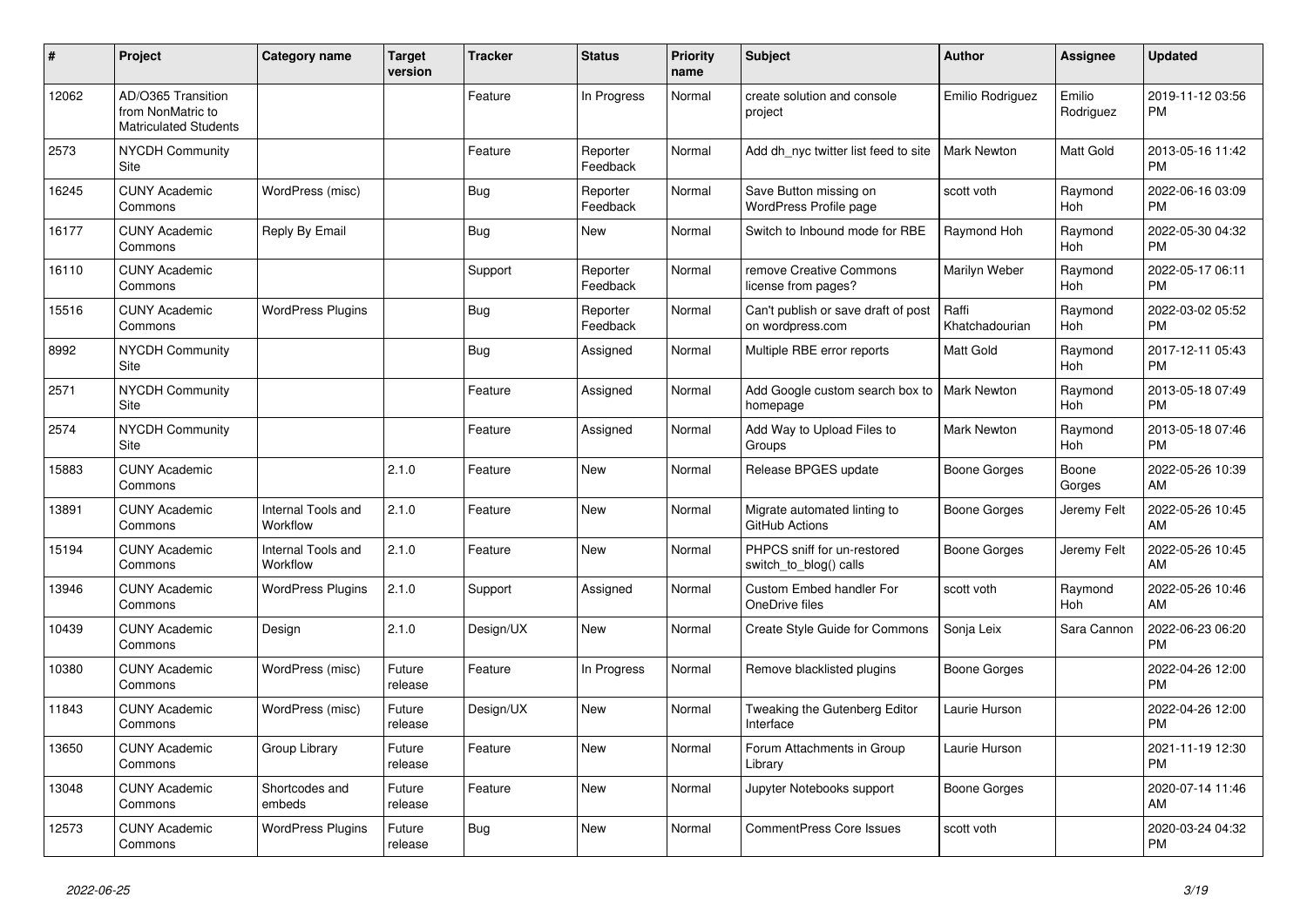| #     | Project                         | <b>Category name</b>       | <b>Target</b><br>version | <b>Tracker</b> | <b>Status</b>        | <b>Priority</b><br>name | <b>Subject</b>                                                                                               | Author              | Assignee        | <b>Updated</b>                |
|-------|---------------------------------|----------------------------|--------------------------|----------------|----------------------|-------------------------|--------------------------------------------------------------------------------------------------------------|---------------------|-----------------|-------------------------------|
| 11860 | <b>CUNY Academic</b><br>Commons | Registration               | Future<br>release        | Feature        | <b>New</b>           | Normal                  | <b>Ensure Students Are Aware They</b><br>Can Use Aliases At Registration                                     | scott voth          |                 | 2019-09-24 08:46<br>AM        |
| 11788 | <b>CUNY Academic</b><br>Commons | <b>WordPress Plugins</b>   | Future<br>release        | Support        | Reporter<br>Feedback | Normal                  | Plugin Request - Browse Aloud                                                                                | scott voth          |                 | 2019-09-24 08:42<br>AM        |
| 11392 | <b>CUNY Academic</b><br>Commons |                            | Future<br>release        | Bug            | <b>New</b>           | Normal                  | Migrate users away from<br><b>StatPress</b>                                                                  | <b>Boone Gorges</b> |                 | 2019-04-23 03:53<br><b>PM</b> |
| 9720  | <b>CUNY Academic</b><br>Commons | Authentication             | Future<br>release        | Feature        | <b>New</b>           | Normal                  | The Commons should be an<br>oAuth provider                                                                   | <b>Boone Gorges</b> |                 | 2019-03-01 02:04<br><b>PM</b> |
| 11131 | <b>CUNY Academic</b><br>Commons |                            | Future<br>release        | Feature        | Reporter<br>Feedback | Normal                  | <b>Image Annotation Plugins</b>                                                                              | Laurie Hurson       |                 | 2019-02-26 11:33<br>AM        |
| 11024 | <b>CUNY Academic</b><br>Commons | WordPress (misc)           | Future<br>release        | Bug            | <b>New</b>           | Normal                  | Subsites should not show "you<br>should update your .htaccess<br>now" notice after permalink<br>setting save | <b>Boone Gorges</b> |                 | 2019-01-28 01:35<br><b>PM</b> |
| 5992  | <b>CUNY Academic</b><br>Commons | <b>Email Notifications</b> | Future<br>release        | Feature        | <b>New</b>           | Normal                  | Changing the From line of<br>autogenerated blog emails                                                       | Marilyn Weber       |                 | 2018-09-27 05:19<br><b>PM</b> |
| 6356  | <b>CUNY Academic</b><br>Commons | <b>WordPress Plugins</b>   | Future<br>release        | Bug            | Reporter<br>Feedback | Low                     | Should Subscribe2 be<br>deprecated?                                                                          | Luke Waltzer        |                 | 2017-03-20 12:20<br><b>PM</b> |
| 6755  | <b>CUNY Academic</b><br>Commons | WordPress (misc)           | Future<br>release        | Bug            | <b>New</b>           | Normal                  | Cannot Deactivate Plugin                                                                                     | Laura Kane          |                 | 2016-11-16 01:12<br><b>PM</b> |
| 5199  | <b>CUNY Academic</b><br>Commons | Social Paper               | Future<br>release        | Feature        | <b>New</b>           | Normal                  | add tables to the SP editor                                                                                  | Marilyn Weber       |                 | 2016-10-24 11:27<br>AM        |
| 6332  | <b>CUNY Academic</b><br>Commons | WordPress (misc)           | Future<br>release        | Feature        | <b>New</b>           | Normal                  | Allow uploaded files to be marked<br>as private in an ad hoc way                                             | <b>Boone Gorges</b> |                 | 2016-10-17 11:41<br><b>PM</b> |
| 5489  | <b>CUNY Academic</b><br>Commons | Social Paper               | Future<br>release        | Feature        | <b>New</b>           | Normal                  | Asc/desc sorting for Social Paper<br>directories                                                             | <b>Boone Gorges</b> |                 | 2016-04-21 10:06<br><b>PM</b> |
| 5488  | <b>CUNY Academic</b><br>Commons | Social Paper               | Future<br>release        | Bug            | New                  | Normal                  | Add a "last edited by" field to<br>Social Paper group directories                                            | <b>Boone Gorges</b> |                 | 2016-04-21 10:05<br><b>PM</b> |
| 5205  | <b>CUNY Academic</b><br>Commons | Social Paper               | Future<br>release        | Feature        | <b>New</b>           | Normal                  | Social Paper folders                                                                                         | Marilyn Weber       |                 | 2016-02-11 10:24<br><b>PM</b> |
| 364   | <b>CUNY Academic</b><br>Commons | <b>WordPress Plugins</b>   | Future<br>release        | Feature        | <b>New</b>           | Normal                  | <b>Bulletin Board</b>                                                                                        | <b>Matt Gold</b>    |                 | 2015-01-05 08:50<br><b>PM</b> |
| 15604 | <b>CUNY Academic</b><br>Commons | <b>Email Notifications</b> | Future<br>release        | Feature        | Assigned             | Normal                  | Restructure Commons Group<br><b>Digest Email Messages</b>                                                    | Matt Gold           | Boone<br>Gorges | 2022-05-26 10:45<br>AM        |
| 16092 | <b>CUNY Academic</b><br>Commons |                            | Future<br>release        | Feature        | Hold                 | Normal                  | Don't show main site in Site<br>search results                                                               | Boone Gorges        | Boone<br>Gorges | 2022-05-17 03:12<br>PM        |
| 8835  | <b>CUNY Academic</b><br>Commons | <b>Blogs (BuddyPress)</b>  | Future<br>release        | Feature        | New                  | Normal                  | Extend cuny is shortlinks to sites                                                                           | Luke Waltzer        | Boone<br>Gorges | 2022-04-26 11:59<br>AM        |
| 8900  | <b>CUNY Academic</b><br>Commons | Accessibility              | Future<br>release        | Feature        | Assigned             | Normal                  | Look into tools to enforce<br>accessibility in WP environment                                                | Matt Gold           | Boone<br>Gorges | 2022-04-26 11:59<br>AM        |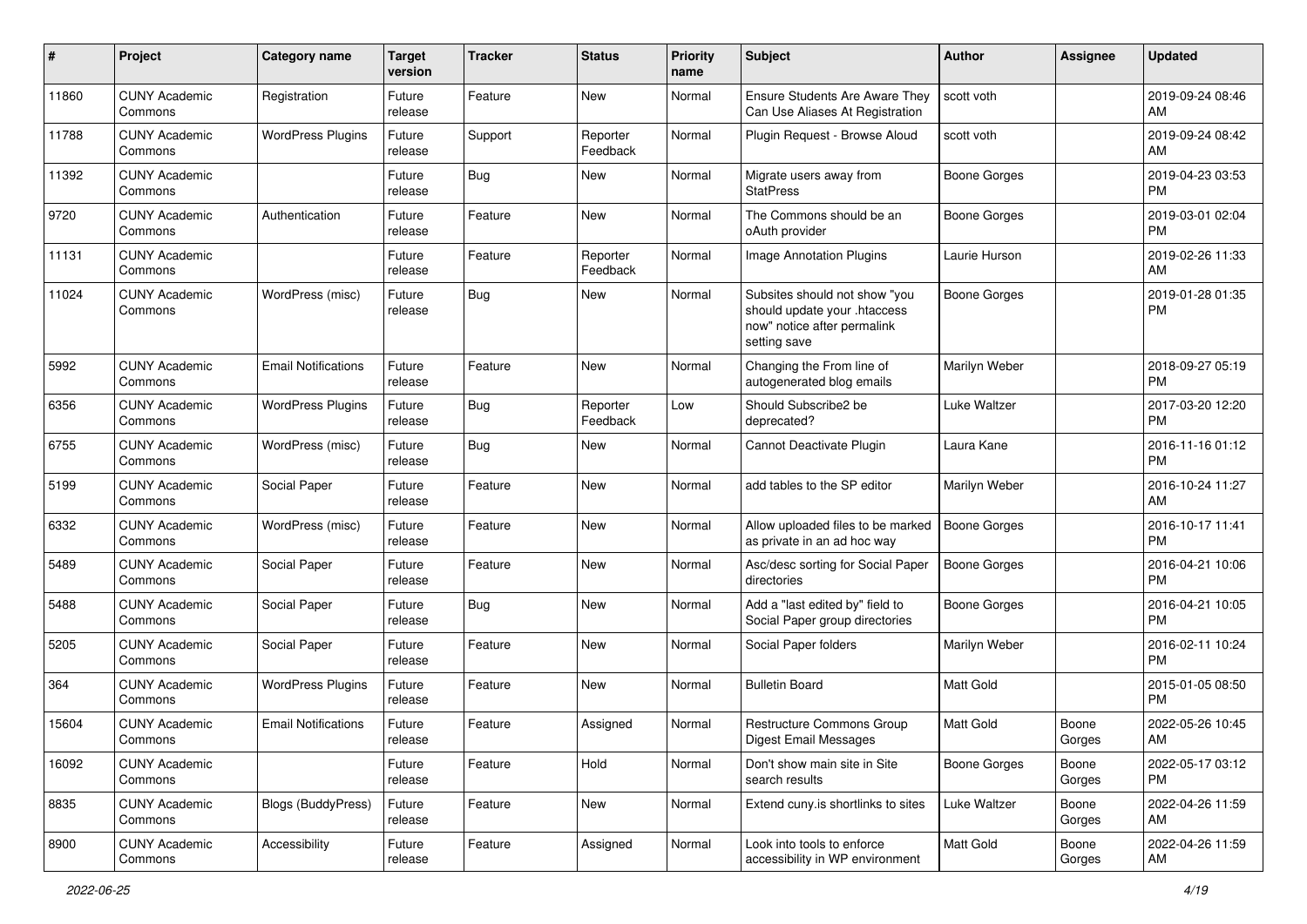| #     | <b>Project</b>                  | <b>Category name</b>       | <b>Target</b><br>version | <b>Tracker</b> | <b>Status</b>        | <b>Priority</b><br>name | <b>Subject</b>                                                                                | <b>Author</b>       | <b>Assignee</b> | <b>Updated</b>                |
|-------|---------------------------------|----------------------------|--------------------------|----------------|----------------------|-------------------------|-----------------------------------------------------------------------------------------------|---------------------|-----------------|-------------------------------|
| 8901  | <b>CUNY Academic</b><br>Commons | Accessibility              | Future<br>release        | Feature        | Assigned             | Normal                  | Theme analysis for accessibility                                                              | <b>Matt Gold</b>    | Boone<br>Gorges | 2022-04-26 11:59<br>AM        |
| 14184 | <b>CUNY Academic</b><br>Commons | <b>Public Portfolio</b>    | Future<br>release        | Feature        | <b>New</b>           | Normal                  | Centralized mechanism for storing<br><b>Campus affiliations</b>                               | <b>Boone Gorges</b> | Boone<br>Gorges | 2022-01-04 11:35<br>AM        |
| 14987 | <b>CUNY Academic</b><br>Commons | <b>WordPress Plugins</b>   | Future<br>release        | Bug            | <b>New</b>           | Normal                  | Elementor update causes<br>database freeze-up                                                 | Boone Gorges        | Boone<br>Gorges | 2021-11-29 12:02<br><b>PM</b> |
| 10226 | <b>CUNY Academic</b><br>Commons | Courses                    | Future<br>release        | Feature        | <b>New</b>           | Normal                  | Add "My Courses" to drop down<br>list                                                         | scott voth          | Boone<br>Gorges | 2021-11-19 12:42<br><b>PM</b> |
| 13835 | <b>CUNY Academic</b><br>Commons | WordPress (misc)           | Future<br>release        | Feature        | New                  | Normal                  | Allow OneSearch widget to have<br>'CUNY' as campus                                            | <b>Boone Gorges</b> | Boone<br>Gorges | 2021-11-19 12:39<br><b>PM</b> |
| 14309 | <b>CUNY Academic</b><br>Commons | Group Library              | Future<br>release        | Feature        | <b>New</b>           | Normal                  | Better handling of<br>bp group document file<br>download attempts when file is<br>not present | Boone Gorges        | Boone<br>Gorges | 2021-11-19 12:28<br><b>PM</b> |
| 12042 | <b>CUNY Academic</b><br>Commons | <b>Email Notifications</b> | Future<br>release        | Feature        | <b>New</b>           | Normal                  | Improved error logging for BPGES<br>send queue                                                | <b>Boone Gorges</b> | Boone<br>Gorges | 2021-11-19 12:25<br><b>PM</b> |
| 14113 | <b>CUNY Academic</b><br>Commons | WordPress (misc)           | Future<br>release        | Bug            | Hold                 | Normal                  | Block Editor Not Working on this<br>page - Json error                                         | scott voth          | Boone<br>Gorges | 2021-03-05 11:01<br>AM        |
| 13466 | <b>CUNY Academic</b><br>Commons | Cavalcade                  | Future<br>release        | Feature        | <b>New</b>           | Normal                  | Automated cleanup for duplicate<br>Cavalcade tasks                                            | Boone Gorges        | Boone<br>Gorges | 2020-10-13 05:24<br><b>PM</b> |
| 13370 | <b>CUNY Academic</b><br>Commons | Group Library              | Future<br>release        | Feature        | <b>New</b>           | Normal                  | Library bulk deletion and folder<br>editing                                                   | Colin McDonald      | Boone<br>Gorges | 2020-10-13 10:41<br>AM        |
| 3002  | <b>CUNY Academic</b><br>Commons | Search                     | Future<br>release        | Feature        | Assigned             | Normal                  | Overhaul CAC search by using<br>external search appliance                                     | <b>Boone Gorges</b> | Boone<br>Gorges | 2020-07-15 03:05<br><b>PM</b> |
| 12091 | <b>CUNY Academic</b><br>Commons | <b>Group Files</b>         | Future<br>release        | Feature        | <b>New</b>           | Normal                  | Improved pre-upload file<br>validation for bp-group-documents                                 | Boone Gorges        | Boone<br>Gorges | 2019-11-14 01:21<br><b>PM</b> |
| 11945 | <b>CUNY Academic</b><br>Commons | Reckoning                  | Future<br>release        | Feature        | Reporter<br>Feedback | Normal                  | Add Comments bubble to<br>Reckoning views                                                     | Boone Gorges        | Boone<br>Gorges | 2019-11-12 05:14<br><b>PM</b> |
| 8836  | <b>CUNY Academic</b><br>Commons | Blogs (BuddyPress)         | Future<br>release        | Feature        | Assigned             | Normal                  | Redesign site launch process                                                                  | Matt Gold           | Boone<br>Gorges | 2019-10-03 02:49<br><b>PM</b> |
| 11531 | <b>CUNY Academic</b><br>Commons | Events                     | Future<br>release        | Feature        | New                  | Normal                  | Main Events calendar should<br>include non-public events that<br>user has access to           | scott voth          | Boone<br>Gorges | 2019-06-11 10:00<br>AM        |
| 9926  | <b>CUNY Academic</b><br>Commons | <b>WordPress Plugins</b>   | Future<br>release        | Bug            | <b>New</b>           | Normal                  | twitter-mentions-as-comments<br>cron jobs can run long                                        | Boone Gorges        | Boone<br>Gorges | 2018-10-24 12:34<br><b>PM</b> |
| 9289  | <b>CUNY Academic</b><br>Commons | <b>WordPress Plugins</b>   | Future<br>release        | Bug            | Reporter<br>Feedback | Normal                  | <b>Email Users Plugin</b>                                                                     | Laurie Hurson       | Boone<br>Gorges | 2018-10-24 12:34<br><b>PM</b> |
| 10368 | <b>CUNY Academic</b><br>Commons |                            | Future<br>release        | Feature        | Assigned             | Normal                  | Use ORCID data to populate<br>academic profile page                                           | Stephen Francoeur   | Boone<br>Gorges | 2018-09-25 01:53<br><b>PM</b> |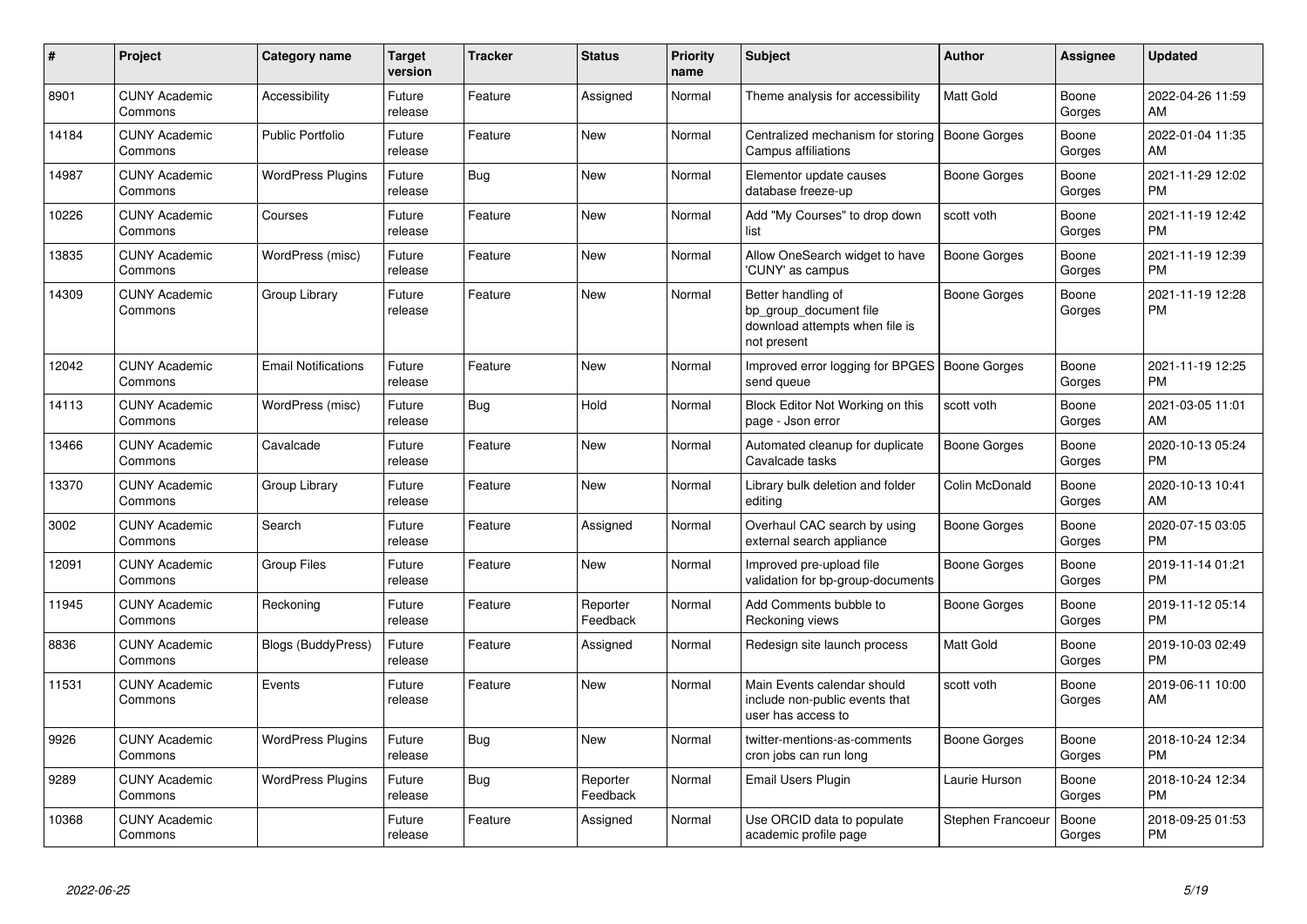| #    | Project                         | <b>Category name</b>     | <b>Target</b><br>version | <b>Tracker</b> | <b>Status</b>        | <b>Priority</b><br>name | <b>Subject</b>                                                                                  | <b>Author</b>           | <b>Assignee</b> | <b>Updated</b>                |
|------|---------------------------------|--------------------------|--------------------------|----------------|----------------------|-------------------------|-------------------------------------------------------------------------------------------------|-------------------------|-----------------|-------------------------------|
| 9947 | <b>CUNY Academic</b><br>Commons | <b>WordPress Plugins</b> | Future<br>release        | Feature        | Reporter<br>Feedback | Normal                  | Install H5P quiz plugin                                                                         | <b>Matt Gold</b>        | Boone<br>Gorges | 2018-09-11 11:01<br>AM        |
| 9895 | <b>CUNY Academic</b><br>Commons | Onboarding               | Future<br>release        | Feature        | Assigned             | Normal                  | Add "Accept Invitation"<br>link/button/function to Group<br>and/or Site invitation emails?      | Luke Waltzer            | Boone<br>Gorges | 2018-06-07 12:42<br><b>PM</b> |
| 3768 | <b>CUNY Academic</b><br>Commons | <b>Public Portfolio</b>  | Future<br>release        | Feature        | Assigned             | Normal                  | Institutions/Past positions on<br>public portfolios                                             | Matt Gold               | Boone<br>Gorges | 2018-04-23 10:44<br>AM        |
| 7981 | <b>CUNY Academic</b><br>Commons | Social Paper             | Future<br>release        | <b>Bug</b>     | <b>New</b>           | Normal                  | Social Paper comments should<br>not go to spam                                                  | Luke Waltzer            | Boone<br>Gorges | 2018-04-16 03:52<br><b>PM</b> |
| 7663 | <b>CUNY Academic</b><br>Commons | Social Paper             | Future<br>release        | Bug            | New                  | Normal                  | Social Paper notifications not<br>formatted correctly on secondary<br>sites                     | Boone Gorges            | Boone<br>Gorges | 2018-04-16 03:52<br><b>PM</b> |
| 9207 | <b>CUNY Academic</b><br>Commons |                          | Future<br>release        | Support        | Reporter<br>Feedback | Normal                  | display dashboards made in<br>Tableau?                                                          | Marilyn Weber           | Boone<br>Gorges | 2018-04-10 10:42<br>AM        |
| 7022 | <b>CUNY Academic</b><br>Commons | Announcements            | Future<br>release        | Bug            | <b>New</b>           | Normal                  | Sitewide announcements should<br>be displayed on, and dismissable<br>from, mapped domains       | <b>Boone Gorges</b>     | Boone<br>Gorges | 2018-03-22 10:18<br>AM        |
| 9211 | <b>CUNY Academic</b><br>Commons | <b>WordPress Plugins</b> | Future<br>release        | Support        | Reporter<br>Feedback | Normal                  | Auto-Role Setting in Forum Plugin<br><b>Causing Some Confusion</b>                              | Luke Waltzer            | Boone<br>Gorges | 2018-03-13 11:44<br>AM        |
| 3580 | <b>CUNY Academic</b><br>Commons | Group Blogs              | Future<br>release        | Feature        | New                  | Normal                  | Multiple blogs per group                                                                        | <b>Boone Gorges</b>     | Boone<br>Gorges | 2018-02-20 02:02<br><b>PM</b> |
| 8675 | <b>CUNY Academic</b><br>Commons | <b>User Onboarding</b>   | Future<br>release        | <b>Bug</b>     | Reporter<br>Feedback | Low                     | Add new User search screen calls<br>for the input of email address but<br>doesn't work with one | Paul Hebert             | Boone<br>Gorges | 2017-10-11 11:17<br>AM        |
| 8756 | <b>CUNY Academic</b><br>Commons | Group Blogs              | Future<br>release        | Feature        | Hold                 | Normal                  | Connect multiple blogs to one<br>group?                                                         | Matt Gold               | Boone<br>Gorges | 2017-09-30 10:42<br>AM        |
| 4481 | <b>CUNY Academic</b><br>Commons | Events                   | Future<br>release        | Feature        | New                  | Normal                  | Group admins/mods should have<br>the ability to unlink an event from<br>the group               | <b>Boone Gorges</b>     | Boone<br>Gorges | 2017-04-24 03:53<br><b>PM</b> |
| 4980 | <b>CUNY Academic</b><br>Commons | Home Page                | Future<br>release        | Feature        | Assigned             | Normal                  | CAC Featured Content -- Adding<br>Randomization                                                 | Matt Gold               | Boone<br>Gorges | 2016-12-12 03:01<br><b>PM</b> |
| 5234 | <b>CUNY Academic</b><br>Commons | Membership               | Future<br>release        | Feature        | Assigned             | Normal                  | Write Unconfirmed patch for WP                                                                  | <b>Boone Gorges</b>     | Boone<br>Gorges | 2016-10-24 11:18<br>AM        |
| 6389 | <b>CUNY Academic</b><br>Commons | <b>BuddyPress Docs</b>   | Future<br>release        | Feature        | New                  | Low                     | Make Discussion Area Visible<br>When Editing a Doc                                              | Luke Waltzer            | Boone<br>Gorges | 2016-10-21 04:16<br>PM        |
| 1417 | <b>CUNY Academic</b><br>Commons | <b>BuddyPress Docs</b>   | Future<br>release        | Feature        | Assigned             | Low                     | Bulk actions for BuddyPress Docs                                                                | <b>Boone Gorges</b>     | Boone<br>Gorges | 2016-10-17 10:41<br>PM        |
| 5182 | <b>CUNY Academic</b><br>Commons | Social Paper             | Future<br>release        | Design/UX      | New                  | Normal                  | "Publishing" a private paper on<br>social paper?                                                | Raffi<br>Khatchadourian | Boone<br>Gorges | 2016-10-13 04:12<br><b>PM</b> |
| 4903 | <b>CUNY Academic</b><br>Commons | Events                   | Future<br>release        | Design/UX      | Assigned             | Normal                  | Improving visual appearance of<br>event calendars                                               | Matt Gold               | Boone<br>Gorges | 2016-10-13 11:51<br>AM        |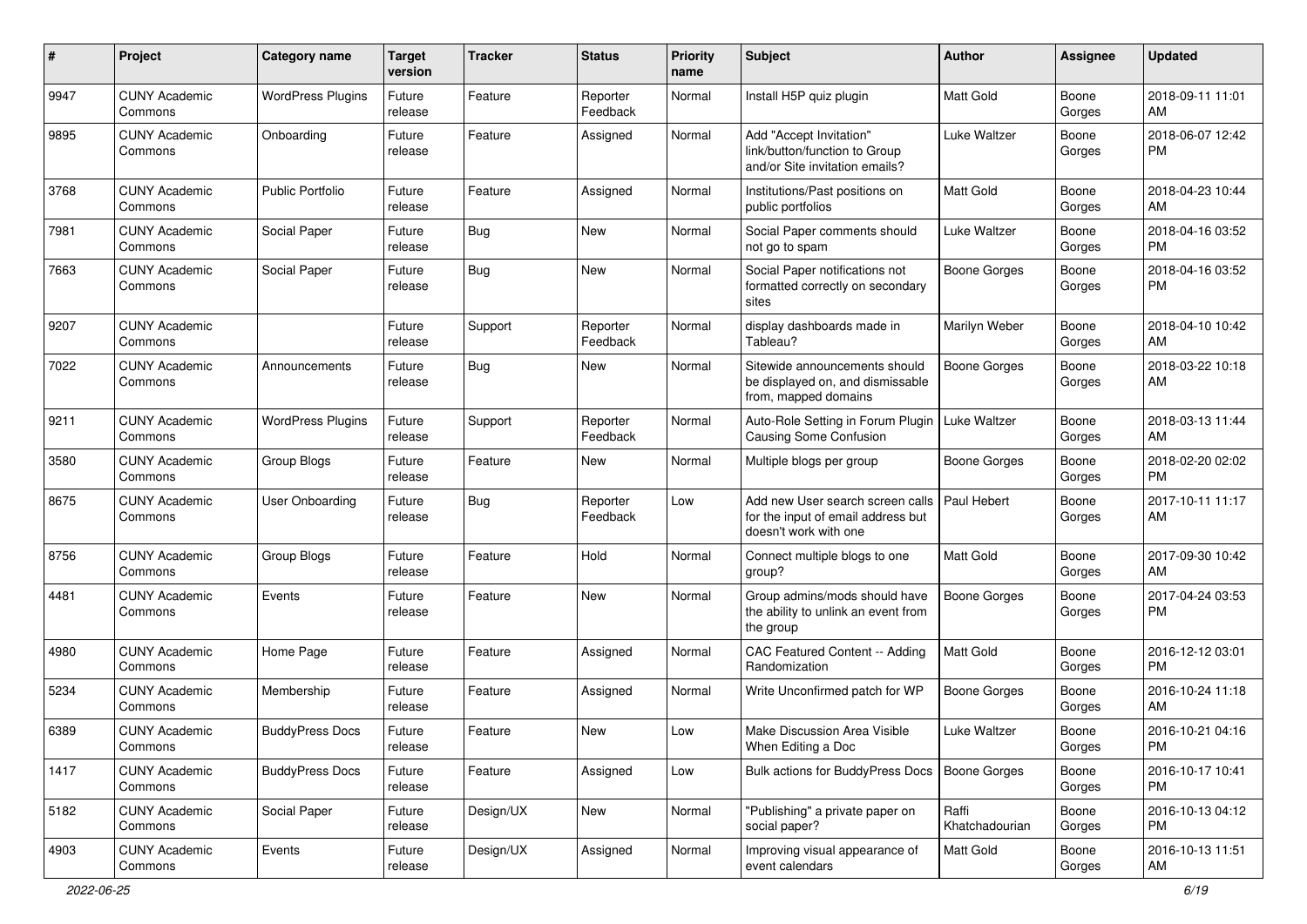| #    | Project                         | Category name            | Target<br>version | <b>Tracker</b> | <b>Status</b>        | <b>Priority</b><br>name | <b>Subject</b>                                                      | <b>Author</b>       | Assignee        | <b>Updated</b>                |
|------|---------------------------------|--------------------------|-------------------|----------------|----------------------|-------------------------|---------------------------------------------------------------------|---------------------|-----------------|-------------------------------|
| 5696 | <b>CUNY Academic</b><br>Commons | Events                   | Future<br>release | Feature        | Assigned             | Normal                  | Events Calendar - display options<br>calendar aggregation           | <b>Matt Gold</b>    | Boone<br>Gorges | 2016-10-13 11:44<br>AM        |
| 6014 | <b>CUNY Academic</b><br>Commons | Publicity                | Future<br>release | Publicity      | Reporter<br>Feedback | Normal                  | Google search listing                                               | <b>Matt Gold</b>    | Boone<br>Gorges | 2016-09-21 03:48<br><b>PM</b> |
| 5052 | <b>CUNY Academic</b><br>Commons | Social Paper             | Future<br>release | Feature        | <b>New</b>           | Low                     | Sentence by sentence or line by<br>line comments (SP suggestion #3) | Marilyn Weber       | Boone<br>Gorges | 2016-02-11 10:24<br><b>PM</b> |
| 1167 | <b>CUNY Academic</b><br>Commons | <b>Email Invitations</b> | Future<br>release | Feature        | <b>New</b>           | Low                     | Allow email invitations to be<br>resent                             | Boone Gorges        | Boone<br>Gorges | 2015-11-12 12:53<br>AM        |
| 554  | <b>CUNY Academic</b><br>Commons | BuddyPress (misc)        | Future<br>release | Feature        | Assigned             | Normal                  | Add Trackback notifications to<br>site-wide activity feed           | <b>Matt Gold</b>    | Boone<br>Gorges | 2015-11-09 06:19<br><b>PM</b> |
| 287  | <b>CUNY Academic</b><br>Commons | WordPress (misc)         | Future<br>release | Feature        | Assigned             | Normal                  | Create troubleshooting tool for<br>account sign-up                  | <b>Matt Gold</b>    | Boone<br>Gorges | 2015-11-09 06:17<br><b>PM</b> |
| 2523 | <b>CUNY Academic</b><br>Commons | <b>BuddyPress Docs</b>   | Future<br>release | Feature        | Assigned             | Normal                  | Allow Users to Upload Images to<br><b>BP</b> Docs                   | Matt Gold           | Boone<br>Gorges | 2015-11-09 06:14<br><b>PM</b> |
| 1744 | <b>CUNY Academic</b><br>Commons | <b>BuddyPress Docs</b>   | Future<br>release | Feature        | Assigned             | Normal                  | Spreadsheet-style Docs                                              | Boone Gorges        | Boone<br>Gorges | 2015-11-09 06:13<br><b>PM</b> |
| 1460 | <b>CUNY Academic</b><br>Commons | Analytics                | Future<br>release | Feature        | Assigned             | Normal                  | <b>Update System Report</b>                                         | <b>Brian Foote</b>  | Boone<br>Gorges | 2015-11-09 06:13<br><b>PM</b> |
| 2610 | <b>CUNY Academic</b><br>Commons | Group Invitations        | Future<br>release | Feature        | Assigned             | Low                     | Request: Custom invitation<br>message to group invites              | local admin         | Boone<br>Gorges | 2015-11-09 06:13<br><b>PM</b> |
| 2325 | <b>CUNY Academic</b><br>Commons | BuddyPress (misc)        | Future<br>release | Feature        | Assigned             | Low                     | Profile should have separate<br>fields for first/last names         | local admin         | Boone<br>Gorges | 2015-11-09 06:09<br><b>PM</b> |
| 2013 | <b>CUNY Academic</b><br>Commons | <b>Public Portfolio</b>  | Future<br>release | Feature        | Assigned             | Low                     | Have Profile Privacy Options<br>show up only for filled-in fields   | Matt Gold           | Boone<br>Gorges | 2015-11-09 06:09<br><b>PM</b> |
| 1165 | <b>CUNY Academic</b><br>Commons | <b>Email Invitations</b> | Future<br>release | Feature        | Assigned             | Low                     | Allow saved lists of invitees under<br>Send Invites                 | Boone Gorges        | Boone<br>Gorges | 2015-11-09 06:03<br><b>PM</b> |
| 1166 | <b>CUNY Academic</b><br>Commons | <b>Email Invitations</b> | Future<br>release | Feature        | <b>New</b>           | Low                     | Better organizational tools for<br>Sent Invites                     | Boone Gorges        | Boone<br>Gorges | 2015-11-09 06:02<br><b>PM</b> |
| 519  | <b>CUNY Academic</b><br>Commons | <b>BuddyPress Docs</b>   | Future<br>release | Feature        | Assigned             | Low                     | TOC for individual docs - for new<br>BP "wiki-like" plugin          | scott voth          | Boone<br>Gorges | 2015-11-09 05:54<br><b>PM</b> |
| 1422 | <b>CUNY Academic</b><br>Commons | <b>BuddyPress Docs</b>   | Future<br>release | Feature        | Assigned             | Normal                  | Make "created Doc" activity icons<br>non-mini                       | <b>Boone Gorges</b> | Boone<br>Gorges | 2015-11-09 05:48<br><b>PM</b> |
| 618  | <b>CUNY Academic</b><br>Commons | <b>BuddyPress Docs</b>   | Future<br>release | Feature        | Assigned             | Normal                  | BuddyPress Docs: export formats                                     | Boone Gorges        | Boone<br>Gorges | 2015-11-09 05:38<br><b>PM</b> |
| 4592 | <b>CUNY Academic</b><br>Commons | Events                   | Future<br>release | Design/UX      | <b>New</b>           | Normal                  | Event Creation - Venue Dropdown<br>Slow                             | Samantha Raddatz    | Boone<br>Gorges | 2015-09-14 04:56<br><b>PM</b> |
| 4238 | CUNY Academic<br>Commons        | Events                   | Future<br>release | Feature        | Assigned             | Normal                  | Copy Events to Other Groups?                                        | <b>Matt Gold</b>    | Boone<br>Gorges | 2015-07-02 10:08<br>AM        |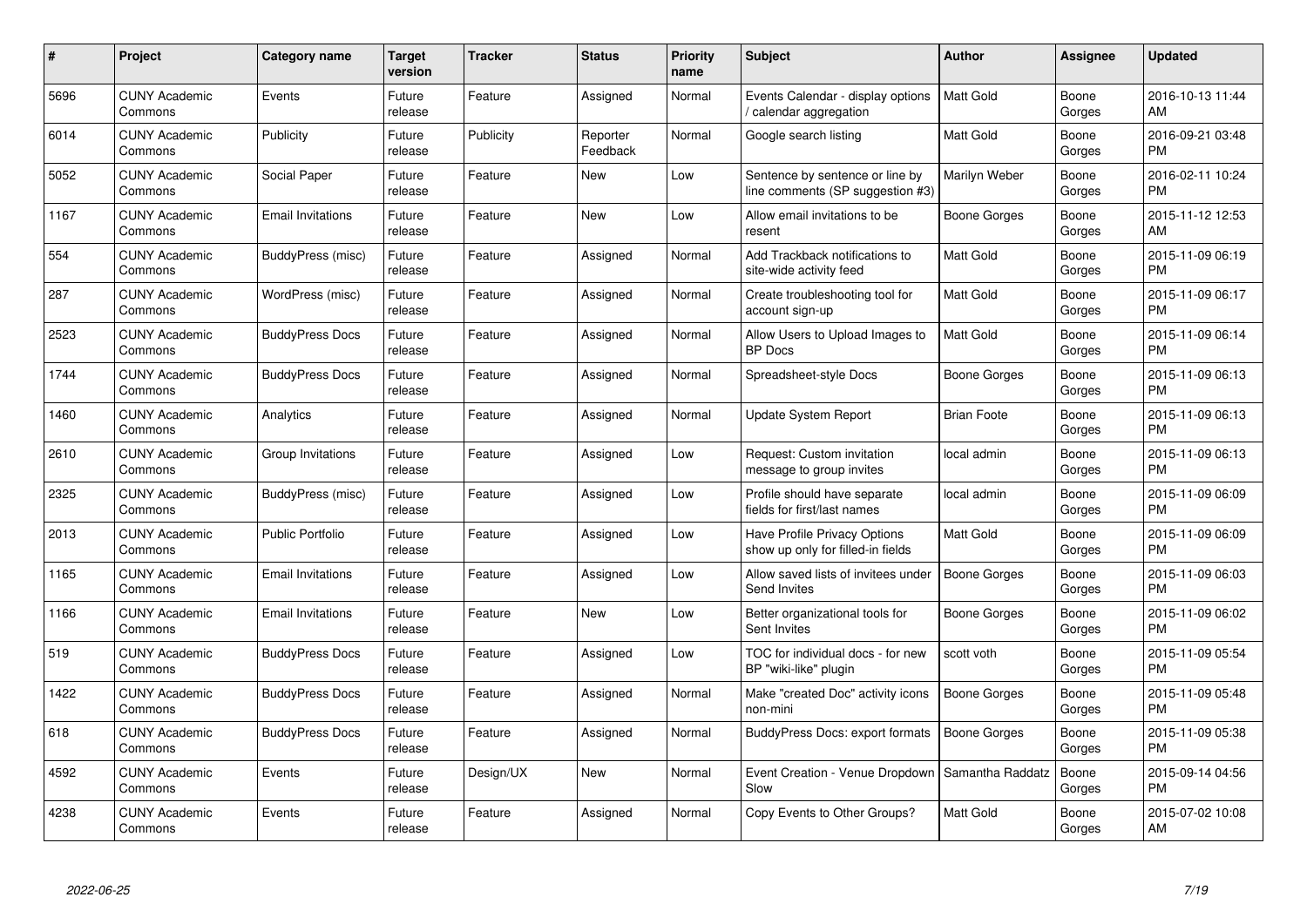| #    | Project                         | <b>Category name</b>     | <b>Target</b><br>version | <b>Tracker</b> | <b>Status</b> | <b>Priority</b><br>name | Subject                                                                                        | Author              | Assignee        | <b>Updated</b>                |
|------|---------------------------------|--------------------------|--------------------------|----------------|---------------|-------------------------|------------------------------------------------------------------------------------------------|---------------------|-----------------|-------------------------------|
| 4053 | <b>CUNY Academic</b><br>Commons | Events                   | Future<br>release        | Feature        | Assigned      | Normal                  | Create new tab for past events                                                                 | <b>Matt Gold</b>    | Boone<br>Gorges | 2015-05-12 02:10<br><b>PM</b> |
| 3308 | <b>CUNY Academic</b><br>Commons | Group Invitations        | Future<br>release        | Feature        | Assigned      | Normal                  | Allow members to rescind group<br>invitations                                                  | <b>Matt Gold</b>    | Boone<br>Gorges | 2015-04-01 08:53<br><b>PM</b> |
| 3759 | <b>CUNY Academic</b><br>Commons | WordPress (misc)         | Future<br>release        | Feature        | Assigned      | Normal                  | Review Interface for Adding Users   Matt Gold<br>to Blogs                                      |                     | Boone<br>Gorges | 2015-03-24 05:52<br><b>PM</b> |
| 3042 | <b>CUNY Academic</b><br>Commons | <b>Public Portfolio</b>  | Future<br>release        | Feature        | Assigned      | Normal                  | Browsing member interests                                                                      | <b>Matt Gold</b>    | Boone<br>Gorges | 2015-03-21 09:04<br><b>PM</b> |
| 2753 | <b>CUNY Academic</b><br>Commons | <b>Public Portfolio</b>  | Future<br>release        | Feature        | New           | Normal                  | Create actual actual tagification in   Micki Kaufman<br>academic interests and other<br>fields |                     | Boone<br>Gorges | 2015-01-05 08:52<br><b>PM</b> |
| 1562 | <b>CUNY Academic</b><br>Commons | <b>WordPress Plugins</b> | Future<br>release        | Feature        | Assigned      | Low                     | Play with NYT Collaborative<br><b>Authoring Tool</b>                                           | <b>Matt Gold</b>    | Boone<br>Gorges | 2015-01-05 08:47<br><b>PM</b> |
| 658  | <b>CUNY Academic</b><br>Commons | <b>WordPress Plugins</b> | Future<br>release        | Feature        | Assigned      | Normal                  | Rebulid Sitewide Tag Suggestion                                                                | Matt Gold           | Boone<br>Gorges | 2015-01-05 08:47<br><b>PM</b> |
| 3475 | <b>CUNY Academic</b><br>Commons | Events                   | Future<br>release        | Feature        | Assigned      | Normal                  | Request to add plugin to<br>streamline room<br>booking/appointment booking                     | Naomi Barrettara    | Boone<br>Gorges | 2014-12-01 05:14<br><b>PM</b> |
| 3193 | <b>CUNY Academic</b><br>Commons | Group Forums             | Future<br>release        | Feature        | Assigned      | Normal                  | bbPress 2.x dynamic roles and<br><b>RBE</b>                                                    | Boone Gorges        | Boone<br>Gorges | 2014-09-30 01:30<br><b>PM</b> |
| 2223 | <b>CUNY Academic</b><br>Commons | <b>WordPress Plugins</b> | Future<br>release        | Feature        | Assigned      | Low                     | Add Participad to the CUNY<br><b>Academic Commons</b>                                          | <b>Matt Gold</b>    | Boone<br>Gorges | 2014-09-17 10:03<br><b>PM</b> |
| 3220 | <b>CUNY Academic</b><br>Commons | <b>Public Portfolio</b>  | Future<br>release        | Feature        | Assigned      | Normal                  | Add indent/outdent option to<br>Formatting Buttons on Profile<br>Page                          | <b>Matt Gold</b>    | Boone<br>Gorges | 2014-05-21 10:39<br><b>PM</b> |
| 1888 | <b>CUNY Academic</b><br>Commons | Home Page                | Future<br>release        | Feature        | Assigned      | Normal                  | Refactor BP MPO Activity Filter to<br>support proper pagination                                | Sarah Morgano       | Boone<br>Gorges | 2014-05-01 07:11<br><b>PM</b> |
| 3080 | <b>CUNY Academic</b><br>Commons | <b>Group Files</b>       | Future<br>release        | Feature        | Assigned      | Low                     | Create a system to keep track of<br>file changes                                               | <b>Matt Gold</b>    | Boone<br>Gorges | 2014-02-26 10:04<br><b>PM</b> |
| 3048 | <b>CUNY Academic</b><br>Commons | <b>Public Portfolio</b>  | Future<br>release        | Feature        | New           | Low                     | Images for rich text profile fields                                                            | Boone Gorges        | Boone<br>Gorges | 2014-02-19 12:56<br><b>PM</b> |
| 1508 | <b>CUNY Academic</b><br>Commons | WordPress (misc)         | Future<br>release        | Feature        | Assigned      | Normal                  | Share login cookies across<br>mapped domains                                                   | <b>Boone Gorges</b> | Boone<br>Gorges | 2012-07-02 12:12<br><b>PM</b> |
| 599  | <b>CUNY Academic</b><br>Commons | BuddyPress (misc)        | Future<br>release        | Feature        | Assigned      | Normal                  | Consider adding rating plugins for   Matt Gold<br>BuddyPress/BBPress                           |                     | Boone<br>Gorges | 2011-08-22 06:50<br><b>PM</b> |
| 585  | <b>CUNY Academic</b><br>Commons | Group Forums             | Future<br>release        | Feature        | Assigned      | Normal                  | Merge Forum Topics                                                                             | Sarah Morgano       | Boone<br>Gorges | 2011-07-06 04:11<br><b>PM</b> |
| 635  | <b>CUNY Academic</b><br>Commons | BuddyPress (misc)        | Future<br>release        | Feature        | Assigned      | Normal                  | Big Blue Button -<br>Videoconferencing in Groups and<br>Blogs                                  | Matt Gold           | Boone<br>Gorges | 2011-03-14 03:24<br>PM        |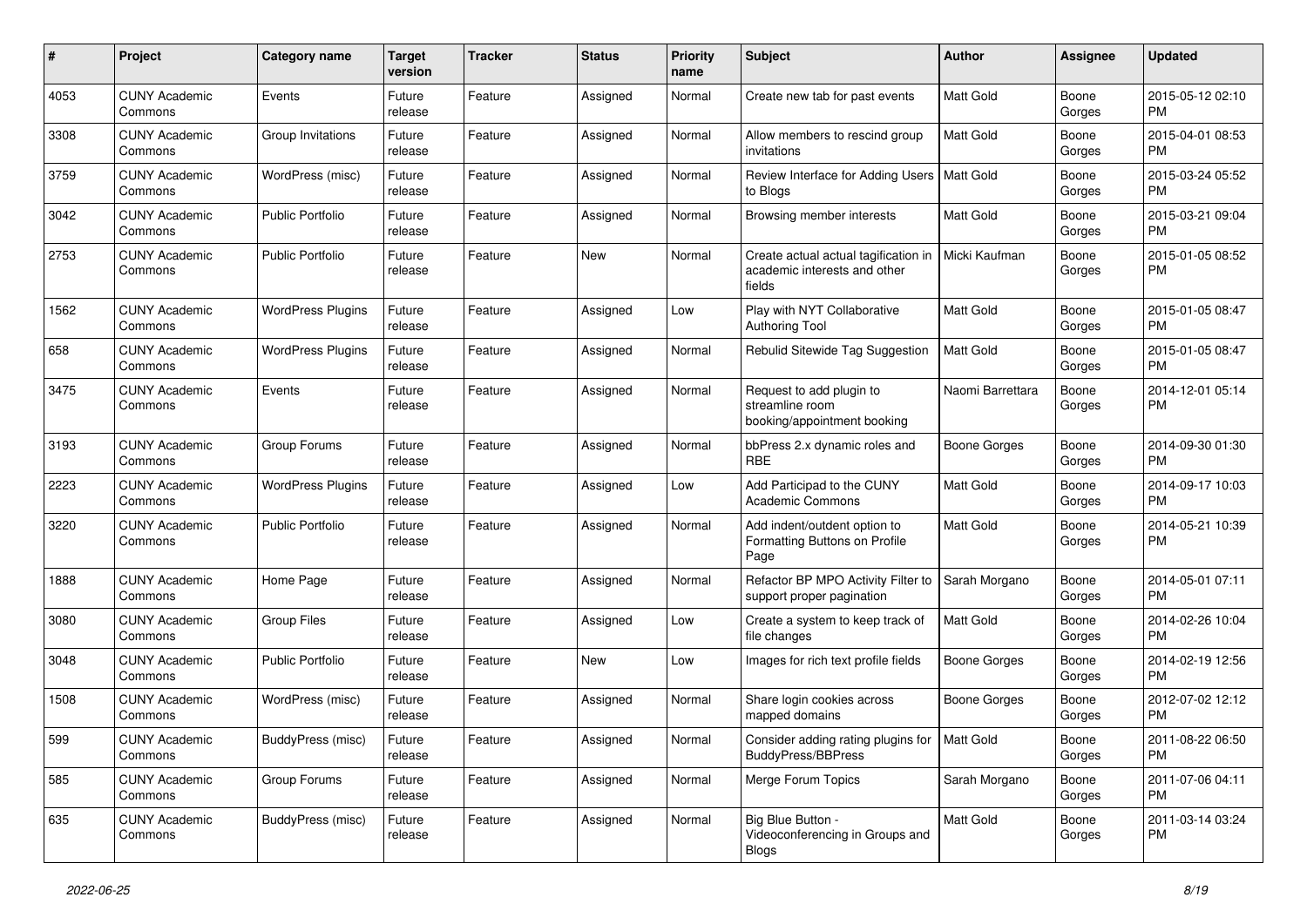| $\pmb{\#}$ | <b>Project</b>                  | Category name            | <b>Target</b><br>version | <b>Tracker</b> | <b>Status</b>        | <b>Priority</b><br>name | <b>Subject</b>                                                         | <b>Author</b>      | <b>Assignee</b>   | <b>Updated</b>                |
|------------|---------------------------------|--------------------------|--------------------------|----------------|----------------------|-------------------------|------------------------------------------------------------------------|--------------------|-------------------|-------------------------------|
| 500        | <b>CUNY Academic</b><br>Commons | BuddyPress (misc)        | Future<br>release        | Feature        | Assigned             | Normal                  | <b>Export Group Data</b>                                               | <b>Matt Gold</b>   | Boone<br>Gorges   | 2010-12-19 12:09<br><b>PM</b> |
| 435        | <b>CUNY Academic</b><br>Commons | BuddyPress (misc)        | Future<br>release        | Feature        | Assigned             | Normal                  | Include Avatar Images in Forum<br><b>Post Notification Emails</b>      | <b>Matt Gold</b>   | Boone<br>Gorges   | 2010-12-08 12:40<br><b>PM</b> |
| 377        | <b>CUNY Academic</b><br>Commons | BuddyPress (misc)        | Future<br>release        | Feature        | Assigned             | Normal                  | Like buttons                                                           | Matt Gold          | Boone<br>Gorges   | 2010-11-16 05:13<br><b>PM</b> |
| 58         | <b>CUNY Academic</b><br>Commons | BuddyPress (misc)        | Future<br>release        | Feature        | Assigned             | Low                     | Make member search sortable by<br>last name                            | Roberta Brody      | Boone<br>Gorges   | 2010-08-26 02:38<br><b>PM</b> |
| 10354      | <b>CUNY Academic</b><br>Commons | <b>Public Portfolio</b>  | Future<br>release        | Feature        | New                  | Normal                  | Opt out of Having a Profile Page                                       | scott voth         | Chris Stein       | 2020-05-12 10:43<br>AM        |
| 1544       | <b>CUNY Academic</b><br>Commons | Groups (misc)            | Future<br>release        | Feature        | Reporter<br>Feedback | Normal                  | Group Filtering and Sorting                                            | Matt Gold          | Chris Stein       | 2019-03-01 02:25<br><b>PM</b> |
| 9028       | <b>CUNY Academic</b><br>Commons | Onboarding               | Future<br>release        | Feature        | Assigned             | Normal                  | suggest groups to new members<br>during the registration process       | <b>Matt Gold</b>   | Chris Stein       | 2018-10-24 12:34<br><b>PM</b> |
| 2881       | <b>CUNY Academic</b><br>Commons | <b>Public Portfolio</b>  | Future<br>release        | Feature        | Assigned             | Normal                  | Redesign the UX for Profiles                                           | Chris Stein        | Chris Stein       | 2016-10-13 12:45<br><b>PM</b> |
| 5827       | <b>CUNY Academic</b><br>Commons | <b>Public Portfolio</b>  | Future<br>release        | <b>Bug</b>     | Assigned             | Normal                  | Academic Interests square<br>bracket links not working                 | scott voth         | Chris Stein       | 2016-08-11 11:59<br><b>PM</b> |
| 365        | <b>CUNY Academic</b><br>Commons | WordPress (misc)         | Future<br>release        | Feature        | Assigned             | Normal                  | <b>Create Mouseover Tooltips</b><br>throughout Site                    | Matt Gold          | Chris Stein       | 2015-11-09 06:18<br><b>PM</b> |
| 3059       | <b>CUNY Academic</b><br>Commons | Group Forums             | Future<br>release        | Design/UX      | <b>New</b>           | Normal                  | Forum Post Permissable Content<br><b>Explanatory Text</b>              | Chris Stein        | Chris Stein       | 2015-04-02 11:27<br>AM        |
| 3770       | <b>CUNY Academic</b><br>Commons | <b>Public Portfolio</b>  | Future<br>release        | Feature        | Assigned             | Normal                  | Improve Layout/Formatting of<br>Positions Area on Public<br>Portfolios | Matt Gold          | Chris Stein       | 2015-04-01 09:17<br><b>PM</b> |
| 2754       | <b>CUNY Academic</b><br>Commons | Design                   | Future<br>release        | Feature        | Assigned             | Normal                  | Determine strategy for CAC logo<br>handling in top header              | Micki Kaufman      | Chris Stein       | 2015-01-05 08:53<br><b>PM</b> |
| 2832       | <b>CUNY Academic</b><br>Commons | <b>Public Portfolio</b>  | Future<br>release        | Feature        | Assigned             | Normal                  | Improve interface for (not)<br>auto-linking profile fields             | Boone Gorges       | Chris Stein       | 2015-01-05 08:52<br><b>PM</b> |
| 3330       | <b>CUNY Academic</b><br>Commons | My Commons               | Future<br>release        | Feature        | Assigned             | Normal                  | 'Commons Information" tool                                             | Boone Gorges       | Chris Stein       | 2014-09-22 08:46<br><b>PM</b> |
| 3354       | <b>CUNY Academic</b><br>Commons | <b>Group Files</b>       | Future<br>release        | Feature        | Assigned             | Low                     | Allow Group Download of Multiple<br><b>Selected Files</b>              | <b>Matt Gold</b>   | Chris Stein       | 2014-08-01 08:50<br>AM        |
| 860        | <b>CUNY Academic</b><br>Commons | Design                   | Future<br>release        | Design/UX      | Assigned             | Normal                  | <b>Standardize Button Treatment</b><br>Across the Commons              | <b>Chris Stein</b> | Chris Stein       | 2014-05-01 09:45<br>AM        |
| 8078       | <b>CUNY Academic</b><br>Commons | <b>WordPress Plugins</b> | Future<br>release        | System Upgrade | Assigned             | Normal                  | <b>CommentPress Updates</b>                                            | Margaret Galvan    | Christian<br>Wach | 2017-05-08 03:49<br><b>PM</b> |
| 13199      | <b>CUNY Academic</b><br>Commons | Group Forums             | Future<br>release        | Feature        | <b>New</b>           | Normal                  | Favoring Groups over bbPress<br>plugin                                 | Colin McDonald     | Colin<br>McDonald | 2021-11-19 12:28<br>PM        |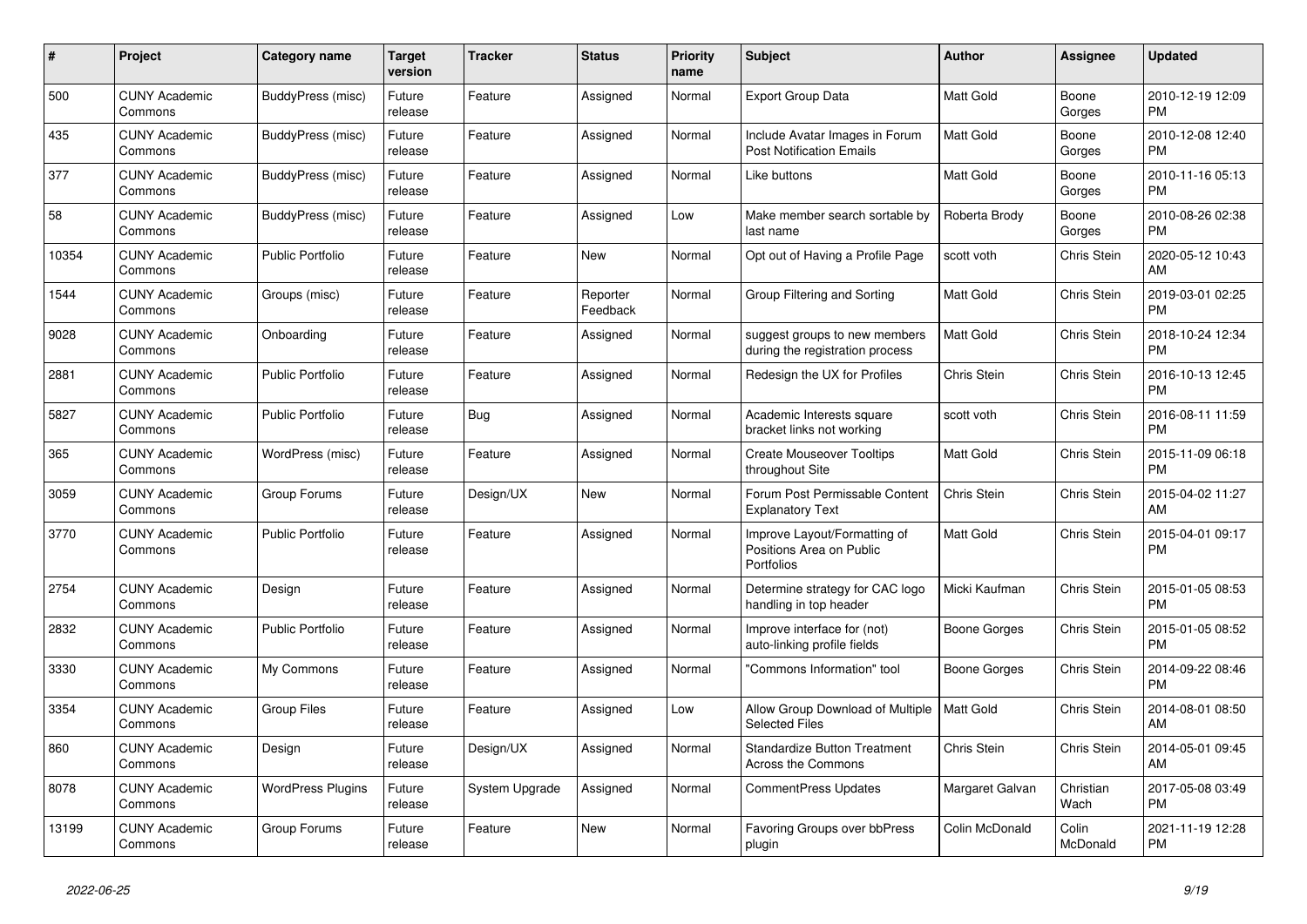| $\#$  | Project                         | Category name            | <b>Target</b><br>version | <b>Tracker</b> | <b>Status</b>        | <b>Priority</b><br>name | <b>Subject</b>                                            | Author                  | Assignee            | <b>Updated</b>                |
|-------|---------------------------------|--------------------------|--------------------------|----------------|----------------------|-------------------------|-----------------------------------------------------------|-------------------------|---------------------|-------------------------------|
| 5268  | <b>CUNY Academic</b><br>Commons | Group Forums             | Future<br>release        | <b>Bug</b>     | Assigned             | Normal                  | Long-time to post to multiple<br>groups                   | Luke Waltzer            | Daniel Jones        | 2016-09-07 06:31<br><b>PM</b> |
| 4438  | <b>CUNY Academic</b><br>Commons | Events                   | Future<br>release        | <b>Bug</b>     | Assigned             | Normal                  | Events Calendar - Export<br><b>Recurring Events</b>       | scott voth              | Daniel Jones        | 2016-05-23 04:25<br><b>PM</b> |
| 412   | <b>CUNY Academic</b><br>Commons | <b>WordPress Themes</b>  | Future<br>release        | Feature        | Assigned             | Normal                  | <b>Featured Themes</b>                                    | <b>Matt Gold</b>        | Dominic<br>Giglio   | 2015-01-05 08:44<br><b>PM</b> |
| 2167  | <b>CUNY Academic</b><br>Commons | WordPress (misc)         | Future<br>release        | Bug            | Assigned             | Normal                  | <b>CAC-Livestream Plugin Issues</b>                       | Michael Smith           | Dominic<br>Giglio   | 2015-01-02 03:06<br><b>PM</b> |
| 1983  | <b>CUNY Academic</b><br>Commons | Home Page                | Future<br>release        | Feature        | Assigned             | Low                     | Media Library integration with<br>Featured Content plugin | Boone Gorges            | Dominic<br>Giglio   | 2014-03-17 10:34<br>AM        |
| 940   | <b>CUNY Academic</b><br>Commons | Redmine                  | Future<br>release        | Feature        | Assigned             | Low                     | Communication with users after<br>releases                | <b>Matt Gold</b>        | Dominic<br>Giglio   | 2012-09-09 04:36<br><b>PM</b> |
| 9835  | <b>CUNY Academic</b><br>Commons | Group Forums             | Future<br>release        | Bug            | Assigned             | Normal                  | add a "like" function?                                    | Marilyn Weber           | <b>Erik Trainer</b> | 2018-06-05 01:49<br><b>PM</b> |
| 13331 | <b>CUNY Academic</b><br>Commons | Site cloning             | Future<br>release        | Bug            | <b>New</b>           | Normal                  | Combine Site Template and<br>Clone operations             | Boone Gorges            | Jeremy Felt         | 2021-11-19 12:39<br><b>PM</b> |
| 12446 | <b>CUNY Academic</b><br>Commons | Groups (misc)            | Future<br>release        | Feature        | Reporter<br>Feedback | Normal                  | Toggle default site to group forum<br>posting             | Laurie Hurson           | Laurie Hurson       | 2020-03-10 11:57<br>AM        |
| 6078  | <b>CUNY Academic</b><br>Commons | Blogs (BuddyPress)       | Future<br>release        | Feature        | <b>New</b>           | Normal                  | <b>Explore Adding Network Blog</b><br>Metadata Plugin     | Luke Waltzer            | Luke Waltzer        | 2016-10-11 10:29<br><b>PM</b> |
| 5955  | <b>CUNY Academic</b><br>Commons | Outreach                 | Future<br>release        | Feature        | Assigned             | Normal                  | Create auto-newsletter for<br>commons members             | <b>Matt Gold</b>        | Luke Waltzer        | 2016-08-30 10:34<br>AM        |
| 8211  | <b>CUNY Academic</b><br>Commons | <b>WordPress Themes</b>  | Future<br>release        | Feature        | <b>New</b>           | Normal                  | Theme Suggestions: Material<br>Design-Inspired Themes     | Margaret Galvan         | Margaret<br>Galvan  | 2017-08-07 02:48<br><b>PM</b> |
| 8498  | <b>CUNY Academic</b><br>Commons | <b>WordPress Plugins</b> | Future<br>release        | Feature        | <b>New</b>           | Low                     | <b>Gravity Forms Email Users</b>                          | Raffi<br>Khatchadourian | Matt Gold           | 2017-10-13 12:58<br><b>PM</b> |
| 4225  | <b>CUNY Academic</b><br>Commons | DiRT Integration         | Future<br>release        | Design/UX      | <b>New</b>           | Normal                  | Add information to DIRT page (in<br>Create a Group)       | Samantha Raddatz        | <b>Matt Gold</b>    | 2015-06-26 03:14<br><b>PM</b> |
| 370   | <b>CUNY Academic</b><br>Commons | Registration             | Future<br>release        | Feature        | Assigned             | High                    | <b>Guest Accounts</b>                                     | <b>Matt Gold</b>        | Matt Gold           | 2015-04-09 09:33<br><b>PM</b> |
| 3691  | <b>CUNY Academic</b><br>Commons | <b>WordPress Plugins</b> | Future<br>release        | Bug            | <b>New</b>           | Normal                  | <b>WPMU Domain Mapping</b><br>Debugging on cdev           | Raymond Hoh             | Matt Gold           | 2014-12-12 09:04<br>AM        |
| 7624  | <b>CUNY Academic</b><br>Commons | BuddyPress (misc)        | Future<br>release        | Design/UX      | <b>New</b>           | Normal                  | <b>BP Notifications</b>                                   | Luke Waltzer            | Paige Dupont        | 2017-02-08 10:43<br><b>PM</b> |
| 6392  | <b>CUNY Academic</b><br>Commons | Group Forums             | Future<br>release        | Design/UX      | Assigned             | Low                     | Composition/Preview Panes in<br>Forum Posts               | Luke Waltzer            | Paige Dupont        | 2016-10-21 04:26<br><b>PM</b> |
| 11243 | CUNY Academic<br>Commons        | BuddyPress (misc)        | Future<br>release        | Bug            | <b>New</b>           | Normal                  | Audit bp-custom.php                                       | Raymond Hoh             | Raymond<br>Hoh      | 2022-04-26 11:59<br>AM        |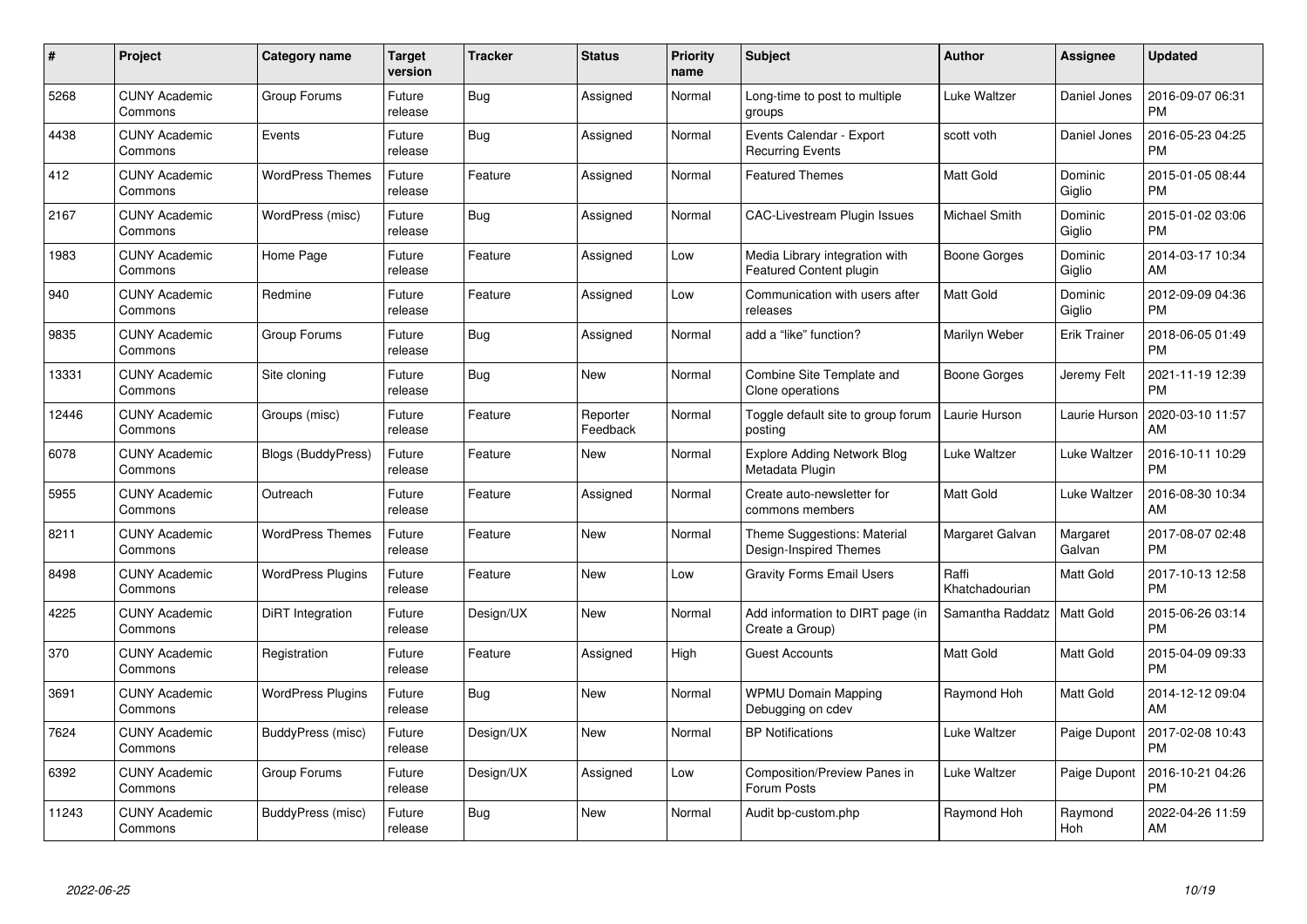| #     | Project                         | <b>Category name</b>       | Target<br>version | <b>Tracker</b> | <b>Status</b>        | <b>Priority</b><br>name | <b>Subject</b>                                                                | <b>Author</b>           | <b>Assignee</b>       | <b>Updated</b>                |
|-------|---------------------------------|----------------------------|-------------------|----------------|----------------------|-------------------------|-------------------------------------------------------------------------------|-------------------------|-----------------------|-------------------------------|
| 13358 | <b>CUNY Academic</b><br>Commons | Group Forums               | Future<br>release | Feature        | New                  | Normal                  | Improved UI for group forum<br>threading settings                             | Boone Gorges            | Raymond<br><b>Hoh</b> | 2021-11-19 12:27<br><b>PM</b> |
| 14496 | <b>CUNY Academic</b><br>Commons | Domain Mapping             | Future<br>release | Bug            | <b>New</b>           | Normal                  | Mapped domain SSO uses<br>third-party cookies                                 | Raymond Hoh             | Raymond<br>Hoh        | 2021-05-24 04:03<br><b>PM</b> |
| 7115  | <b>CUNY Academic</b><br>Commons | Groups (misc)              | Future<br>release | Feature        | Reporter<br>Feedback | Normal                  | make licensing info clear during<br>group creation                            | <b>Matt Gold</b>        | Raymond<br>Hoh        | 2020-12-08 11:32<br>AM        |
| 11971 | <b>CUNY Academic</b><br>Commons | <b>Email Notifications</b> | Future<br>release | Bug            | Reporter<br>Feedback | Low                     | Pictures obscured in emailed post<br>notifications                            | Marilyn Weber           | Raymond<br>Hoh        | 2019-11-21 01:14<br><b>PM</b> |
| 5016  | <b>CUNY Academic</b><br>Commons | Events                     | Future<br>release | Feature        | Assigned             | Low                     | Allow comments to be posted on<br>events                                      | <b>Matt Gold</b>        | Raymond<br>Hoh        | 2019-03-01 02:23<br><b>PM</b> |
| 10659 | <b>CUNY Academic</b><br>Commons | Group Forums               | Future<br>release | Feature        | Assigned             | Normal                  | Post to multiple groups via email                                             | Matt Gold               | Raymond<br>Hoh        | 2018-11-15 12:54<br>AM        |
| 6749  | <b>CUNY Academic</b><br>Commons | Events                     | Future<br>release | <b>Bug</b>     | <b>New</b>           | Low                     | BPEO iCal request can trigger<br>very large number of DB queries              | Boone Gorges            | Raymond<br><b>Hoh</b> | 2016-11-15 10:09<br><b>PM</b> |
| 5691  | <b>CUNY Academic</b><br>Commons | <b>Blogs (BuddyPress)</b>  | Future<br>release | Bug            | Assigned             | High                    | Differing numbers on Sites display                                            | <b>Matt Gold</b>        | Raymond<br>Hoh        | 2016-06-13 01:37<br><b>PM</b> |
| 5282  | <b>CUNY Academic</b><br>Commons | Social Paper               | Future<br>release | <b>Bug</b>     | <b>New</b>           | Normal                  | Replying via email directs to<br>paper but not individual comment.            | Marilyn Weber           | Raymond<br>Hoh        | 2016-03-02 01:48<br><b>PM</b> |
| 3939  | <b>CUNY Academic</b><br>Commons | <b>WordPress Plugins</b>   | Future<br>release | Bug            | Hold                 | Normal                  | Activity stream support for<br>Co-Authors Plus plugin                         | Raymond Hoh             | Raymond<br>Hoh        | 2015-11-09 06:13<br><b>PM</b> |
| 333   | <b>CUNY Academic</b><br>Commons | <b>Email Notifications</b> | Future<br>release | Feature        | Assigned             | Low                     | Delay Forum Notification Email<br>Delivery Until After Editing Period<br>Ends | Matt Gold               | Raymond<br>Hoh        | 2015-11-09 06:01<br><b>PM</b> |
| 1192  | <b>CUNY Academic</b><br>Commons | <b>Group Files</b>         | Future<br>release | Feature        | Assigned             | Low                     | When posting group files, allow<br>users to add a category without<br>saving  | Matt Gold               | Raymond<br>Hoh        | 2015-11-09 05:53<br><b>PM</b> |
| 3517  | <b>CUNY Academic</b><br>Commons | My Commons                 | Future<br>release | Feature        | Assigned             | Normal                  | Mute/Unmute My Commons<br>updates                                             | <b>Matt Gold</b>        | Raymond<br><b>Hoh</b> | 2015-11-09 01:19<br><b>PM</b> |
| 3192  | <b>CUNY Academic</b><br>Commons | Group Forums               | Future<br>release | Feature        | Assigned             | Normal                  | Customizable forum views for<br>bbPress 2.x group forums                      | Boone Gorges            | Raymond<br><b>Hoh</b> | 2015-11-09 12:47<br><b>PM</b> |
| 4535  | <b>CUNY Academic</b><br>Commons | My Commons                 | Future<br>release | Bug            | <b>New</b>           | Low                     | My Commons filter issue                                                       | scott voth              | Raymond<br>Hoh        | 2015-09-01 11:17<br>AM        |
| 4388  | <b>CUNY Academic</b><br>Commons | WordPress (misc)           | Future<br>release | Bug            | Assigned             | Normal                  | Repeated request for<br>authentication.                                       | Alice.Lynn<br>McMichael | Raymond<br>Hoh        | 2015-08-11 07:35<br><b>PM</b> |
| 3536  | <b>CUNY Academic</b><br>Commons | My Commons                 | Future<br>release | Feature        | Assigned             | Normal                  | Infinite Scroll on My Commons<br>page                                         | Matt Gold               | Raymond<br>Hoh        | 2015-04-13 04:42<br><b>PM</b> |
| 3662  | <b>CUNY Academic</b><br>Commons | <b>SEO</b>                 | Future<br>release | Feature        | Assigned             | Normal                  | Duplicate Content/SEO/Google<br>issues                                        | <b>Matt Gold</b>        | Raymond<br>Hoh        | 2015-04-13 04:37<br>PM        |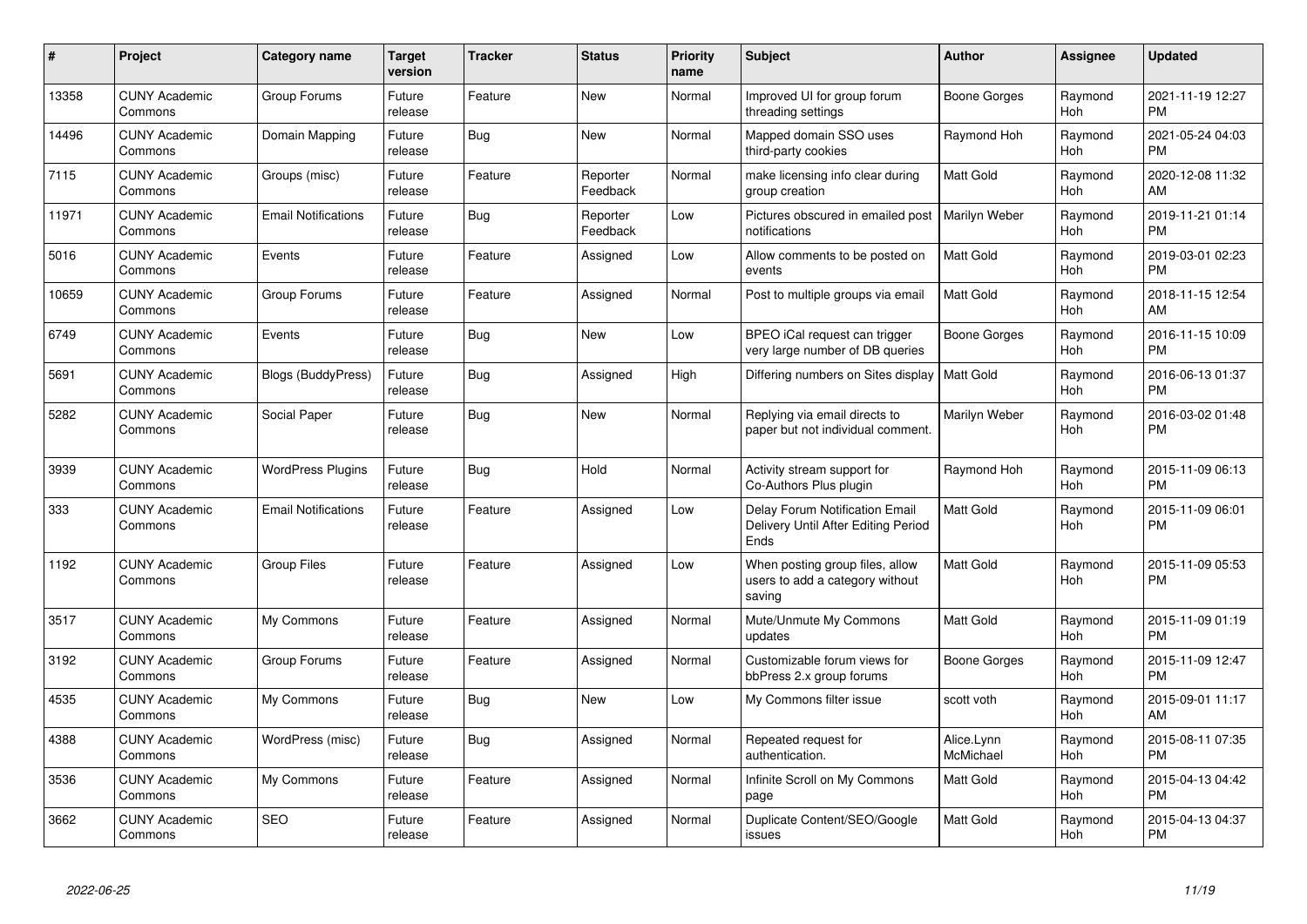| $\pmb{\#}$ | Project                         | <b>Category name</b>     | <b>Target</b><br>version | <b>Tracker</b> | <b>Status</b>        | <b>Priority</b><br>name | <b>Subject</b>                                                                                                                                        | Author                  | <b>Assignee</b>       | <b>Updated</b>                |
|------------|---------------------------------|--------------------------|--------------------------|----------------|----------------------|-------------------------|-------------------------------------------------------------------------------------------------------------------------------------------------------|-------------------------|-----------------------|-------------------------------|
| 3577       | <b>CUNY Academic</b><br>Commons | My Commons               | Future<br>release        | Design/UX      | Assigned             | Normal                  | Replies to items in My Commons                                                                                                                        | <b>Matt Gold</b>        | Raymond<br><b>Hoh</b> | 2015-04-09 05:19<br><b>PM</b> |
| 3492       | <b>CUNY Academic</b><br>Commons | <b>WordPress Themes</b>  | Future<br>release        | Support        | Assigned             | Normal                  | Add CBOX theme to the<br>Commons                                                                                                                      | scott voth              | Raymond<br><b>Hoh</b> | 2014-10-08 05:55<br><b>PM</b> |
| 497        | <b>CUNY Academic</b><br>Commons | <b>WordPress Plugins</b> | Future<br>release        | Feature        | Assigned             | Normal                  | Drag and Drop Ordering on<br><b>Gallery Post Plugin</b>                                                                                               | Matt Gold               | Ron Rennick           | 2015-11-09 06:18<br><b>PM</b> |
| 5050       | <b>CUNY Academic</b><br>Commons | Social Paper             | Future<br>release        | Feature        | <b>New</b>           | Low                     | Making comments visible in SP<br>editing mode (SP suggestion #1)                                                                                      | Marilyn Weber           | Samantha<br>Raddatz   | 2019-09-17 11:10<br><b>PM</b> |
| 5053       | <b>CUNY Academic</b><br>Commons | Social Paper             | Future<br>release        | Feature        | New                  | Low                     | Scrollable menu to add readers<br>(SP suggestion #4)                                                                                                  | Marilyn Weber           | Samantha<br>Raddatz   | 2016-04-21 05:21<br><b>PM</b> |
| 5397       | <b>CUNY Academic</b><br>Commons | Social Paper             | Future<br>release        | Feature        | <b>New</b>           | Normal                  | frustrating to have to<br>enable/disable in SP                                                                                                        | Marilyn Weber           | Samantha<br>Raddatz   | 2016-04-20 03:39<br><b>PM</b> |
| 5225       | <b>CUNY Academic</b><br>Commons | Registration             | Future<br>release        | Feature        | Assigned             | Normal                  | On-boarding Issues                                                                                                                                    | Luke Waltzer            | Samantha<br>Raddatz   | 2016-02-12 02:58<br><b>PM</b> |
| 5058       | <b>CUNY Academic</b><br>Commons | Social Paper             | Future<br>release        | Feature        | <b>New</b>           | Low                     | Can there be a clearer signal that<br>even when comments have<br>already been made you add<br>comments by clicking on the side?<br>(SP suggestion #5) | Marilyn Weber           | Samantha<br>Raddatz   | 2016-02-11 10:24<br><b>PM</b> |
| 5183       | <b>CUNY Academic</b><br>Commons | Social Paper             | Future<br>release        | Design/UX      | <b>New</b>           | Normal                  | Creating a new paper when<br>viewing an existing paper                                                                                                | Raffi<br>Khatchadourian | Samantha<br>Raddatz   | 2016-02-02 12:09<br><b>PM</b> |
| 1105       | <b>CUNY Academic</b><br>Commons | WordPress (misc)         | Future<br>release        | Feature        | Assigned             | Normal                  | Rephrase Blog Privacy Options                                                                                                                         | <b>Matt Gold</b>        | Samantha<br>Raddatz   | 2015-11-09 06:19<br><b>PM</b> |
| 1456       | <b>CUNY Academic</b><br>Commons | Group Invitations        | Future<br>release        | Feature        | Reporter<br>Feedback | Low                     | Invite to Group Button from Profile<br>Field                                                                                                          | <b>Matt Gold</b>        | Samantha<br>Raddatz   | 2015-11-09 05:59<br><b>PM</b> |
| 481        | <b>CUNY Academic</b><br>Commons | Groups (misc)            | Future<br>release        | Feature        | Assigned             | Normal                  | ability to archive inactive groups<br>and blogs                                                                                                       | Michael Mandiberg       | Samantha<br>Raddatz   | 2015-11-09 05:56<br><b>PM</b> |
| 653        | <b>CUNY Academic</b><br>Commons | Group Blogs              | Future<br>release        | Feature        | Assigned             | Normal                  | Redesign Integration of Groups<br>and Blogs                                                                                                           | <b>Matt Gold</b>        | Samantha<br>Raddatz   | 2015-11-09 05:40<br><b>PM</b> |
| 310        | <b>CUNY Academic</b><br>Commons | BuddyPress (misc)        | Future<br>release        | Feature        | Assigned             | Low                     | <b>Friend Request Email</b>                                                                                                                           | <b>Matt Gold</b>        | Samantha<br>Raddatz   | 2015-11-09 05:08<br><b>PM</b> |
| 308        | <b>CUNY Academic</b><br>Commons | Registration             | Future<br>release        | Feature        | <b>New</b>           | Normal                  | Group recommendations for<br>signup process                                                                                                           | Boone Gorges            | Samantha<br>Raddatz   | 2015-11-09 05:07<br><b>PM</b> |
| 3473       | <b>CUNY Academic</b><br>Commons | <b>User Experience</b>   | Future<br>release        | Feature        | Assigned             | Normal                  | Commons profile: Add help info<br>about "Positions" replacing "title"                                                                                 | Keith Miyake            | Samantha<br>Raddatz   | 2015-11-09 02:28<br><b>PM</b> |
| 4661       | <b>CUNY Academic</b><br>Commons | <b>User Experience</b>   | Future<br>release        | Bug            | Assigned             | Normal                  | <b>Simplify Events text</b>                                                                                                                           | Matt Gold               | Samantha<br>Raddatz   | 2015-10-02 09:06<br><b>PM</b> |
| 4622       | <b>CUNY Academic</b><br>Commons | <b>Public Portfolio</b>  | Future<br>release        | Design/UX      | <b>New</b>           | Normal                  | <b>Profile Visibility Settings</b>                                                                                                                    | Samantha Raddatz        | Samantha<br>Raddatz   | 2015-09-21 12:18<br>PM        |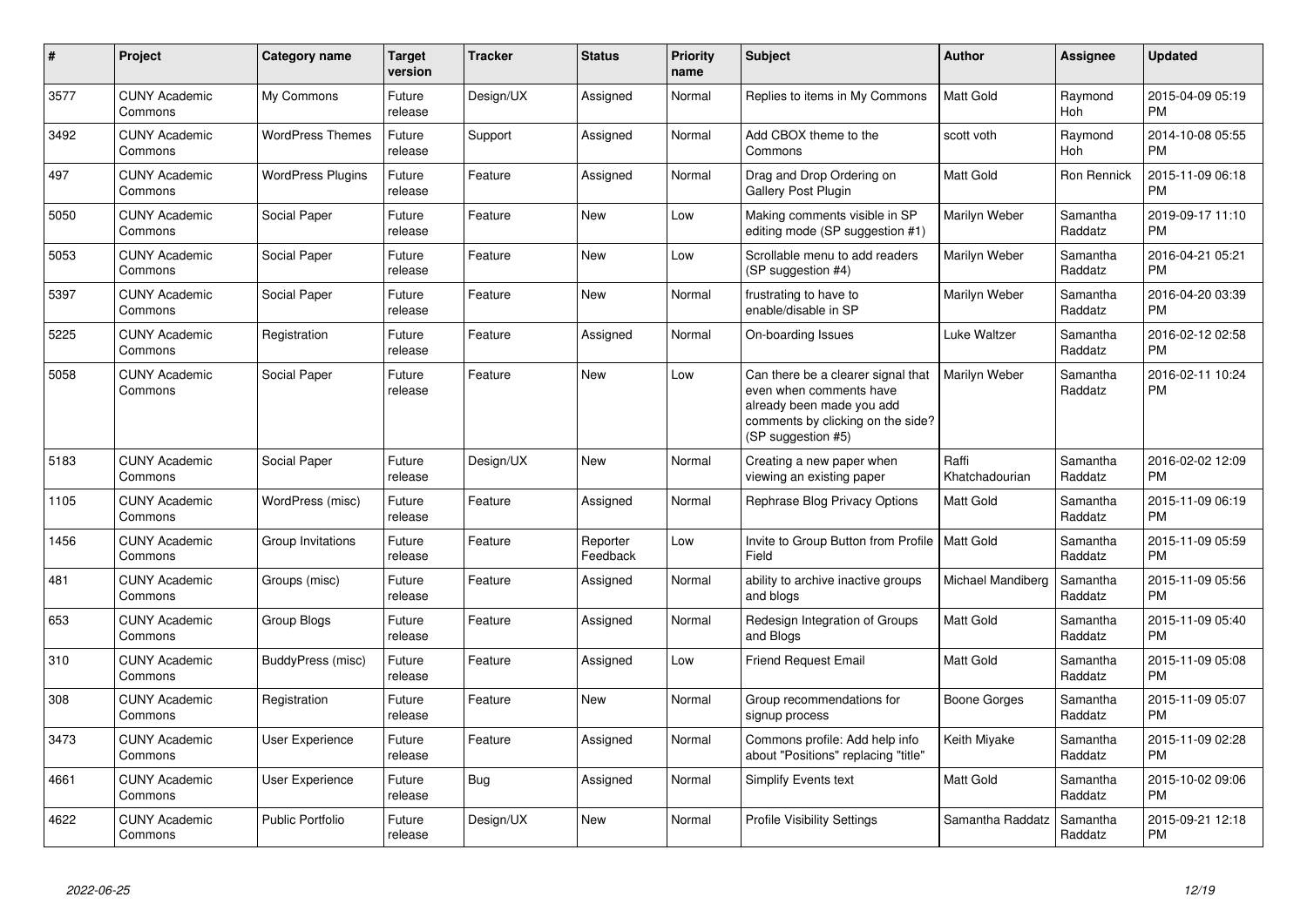| $\pmb{\#}$ | Project                         | <b>Category name</b>        | <b>Target</b><br>version | <b>Tracker</b> | <b>Status</b>        | <b>Priority</b><br>name | <b>Subject</b>                                                     | Author           | <b>Assignee</b>     | <b>Updated</b>                |
|------------|---------------------------------|-----------------------------|--------------------------|----------------|----------------------|-------------------------|--------------------------------------------------------------------|------------------|---------------------|-------------------------------|
| 4226       | <b>CUNY Academic</b><br>Commons | <b>BuddyPress Docs</b>      | Future<br>release        | Design/UX      | <b>New</b>           | Normal                  | Add option to connect a Doc with<br>a Group                        | Samantha Raddatz | Samantha<br>Raddatz | 2015-09-09 04:08<br><b>PM</b> |
| 4404       | <b>CUNY Academic</b><br>Commons | <b>Public Portfolio</b>     | Future<br>release        | Design/UX      | Assigned             | Normal                  | Change color of permissions info<br>on portfolio editing interface | <b>Matt Gold</b> | Samantha<br>Raddatz | 2015-08-11 05:28<br><b>PM</b> |
| 4253       | <b>CUNY Academic</b><br>Commons | <b>Public Portfolio</b>     | Future<br>release        | Design/UX      | <b>New</b>           | Normal                  | Encourage users to add portfolio<br>content                        | Samantha Raddatz | Samantha<br>Raddatz | 2015-07-07 11:32<br>AM        |
| 4221       | <b>CUNY Academic</b><br>Commons | Group Forums                | Future<br>release        | Design/UX      | Assigned             | Normal                  | Add 'Number of Posts' display<br>option to Forum page              | Samantha Raddatz | Samantha<br>Raddatz | 2015-06-26 02:21<br><b>PM</b> |
| 3458       | <b>CUNY Academic</b><br>Commons | Groups (misc)               | Future<br>release        | Feature        | Assigned             | Normal                  | Filter Members of Group by<br>Campus                               | Michael Smith    | Samantha<br>Raddatz | 2014-09-26 08:32<br><b>PM</b> |
| 10580      | <b>CUNY Academic</b><br>Commons | Information<br>Architecture | Future<br>release        | Design/UX      | <b>New</b>           | Normal                  | Primary nav item review                                            | Boone Gorges     | Sara Cannon         | 2021-11-19 12:37<br>PM        |
| 5826       | <b>CUNY Academic</b><br>Commons | <b>WordPress Plugins</b>    | Future<br>release        | Support        | Reporter<br>Feedback | Normal                  | <b>Remove Subscription Options</b><br>plugin from directory        | Sarah Morgano    | Sarah<br>Morgano    | 2016-10-21 04:14<br><b>PM</b> |
| 14787      | <b>CUNY Academic</b><br>Commons | <b>Plugin Packages</b>      | Future<br>release        | Feature        | <b>New</b>           | Normal                  | Creating a "Design" plugin<br>package                              | Laurie Hurson    | scott voth          | 2022-04-27 04:56<br><b>PM</b> |
| 4222       | <b>CUNY Academic</b><br>Commons | <b>User Experience</b>      | Future<br>release        | Design/UX      | <b>New</b>           | Normal                  | Add information to 'Delete<br>Account' page                        | Samantha Raddatz | scott voth          | 2015-06-26 11:35<br>AM        |
| 11789      | <b>CUNY Academic</b><br>Commons | Courses                     | Future<br>release        | Feature        | <b>New</b>           | Normal                  | Ability to remove item from<br>Courses list                        | Laurie Hurson    | Sonja Leix          | 2019-09-24 12:28<br><b>PM</b> |
| 11834      | <b>CUNY Academic</b><br>Commons | Group Files                 | Future<br>release        | Feature        | <b>New</b>           | Normal                  | Improved tools for managing<br>group file folders                  | Boone Gorges     | Sonja Leix          | 2019-09-06 03:55<br><b>PM</b> |
| 4635       | <b>CUNY Academic</b><br>Commons | Authentication              | Future<br>release        | Feature        | <b>New</b>           | Normal                  | Allow non-WP authentication                                        | Boone Gorges     | Sonja Leix          | 2019-03-01 02:05<br><b>PM</b> |
| 5316       | <b>CUNY Academic</b><br>Commons | <b>User Experience</b>      | Future<br>release        | Feature        | Assigned             | Normal                  | Prompt user email address<br>updates                               | <b>Matt Gold</b> | Stephen Real        | 2016-12-21 03:30<br><b>PM</b> |
| 6426       | <b>CUNY Academic</b><br>Commons | Spam/Spam<br>Prevention     | Future<br>release        | Feature        | Assigned             | Normal                  | Force captcha on all comments?                                     | <b>Matt Gold</b> | Tahir Butt          | 2016-10-24 02:06<br><b>PM</b> |
| 1423       | <b>CUNY Academic</b><br>Commons | BuddyPress (misc)           | Future<br>release        | Feature        | Assigned             | Low                     | Show an avatar for pingback<br>comment activity items              | Boone Gorges     | <b>Tahir Butt</b>   | 2016-10-24 12:03<br><b>PM</b> |
| 3090       | <b>CUNY Academic</b><br>Commons | Twitter page                | Future<br>release        | Feature        | Assigned             | Normal                  | Prevent Retweets from showing<br>up on Commons twitter page        | <b>Matt Gold</b> | <b>Tahir Butt</b>   | 2016-10-24 11:31<br>AM        |
| 5581       | <b>CUNY Academic</b><br>Commons | Analytics                   | Future<br>release        | Feature        | Assigned             | Normal                  | <b>Explore alternatives to Google</b><br>Analytics                 | <b>Matt Gold</b> | Valerie<br>Townsend | 2020-04-17 03:12<br>PM        |
| 15923      | <b>CUNY Academic</b><br>Commons |                             | Not tracked              | Feature        | Reporter<br>Feedback | Normal                  | <b>Bellows Plugin Adjustments</b>                                  | Laurie Hurson    |                     | 2022-04-20 10:10<br>AM        |
| 15816      | <b>CUNY Academic</b><br>Commons |                             | Not tracked              | Support        | <b>New</b>           | Normal                  | slow loading at SPS                                                | Marilyn Weber    |                     | 2022-04-05 01:26<br>PM        |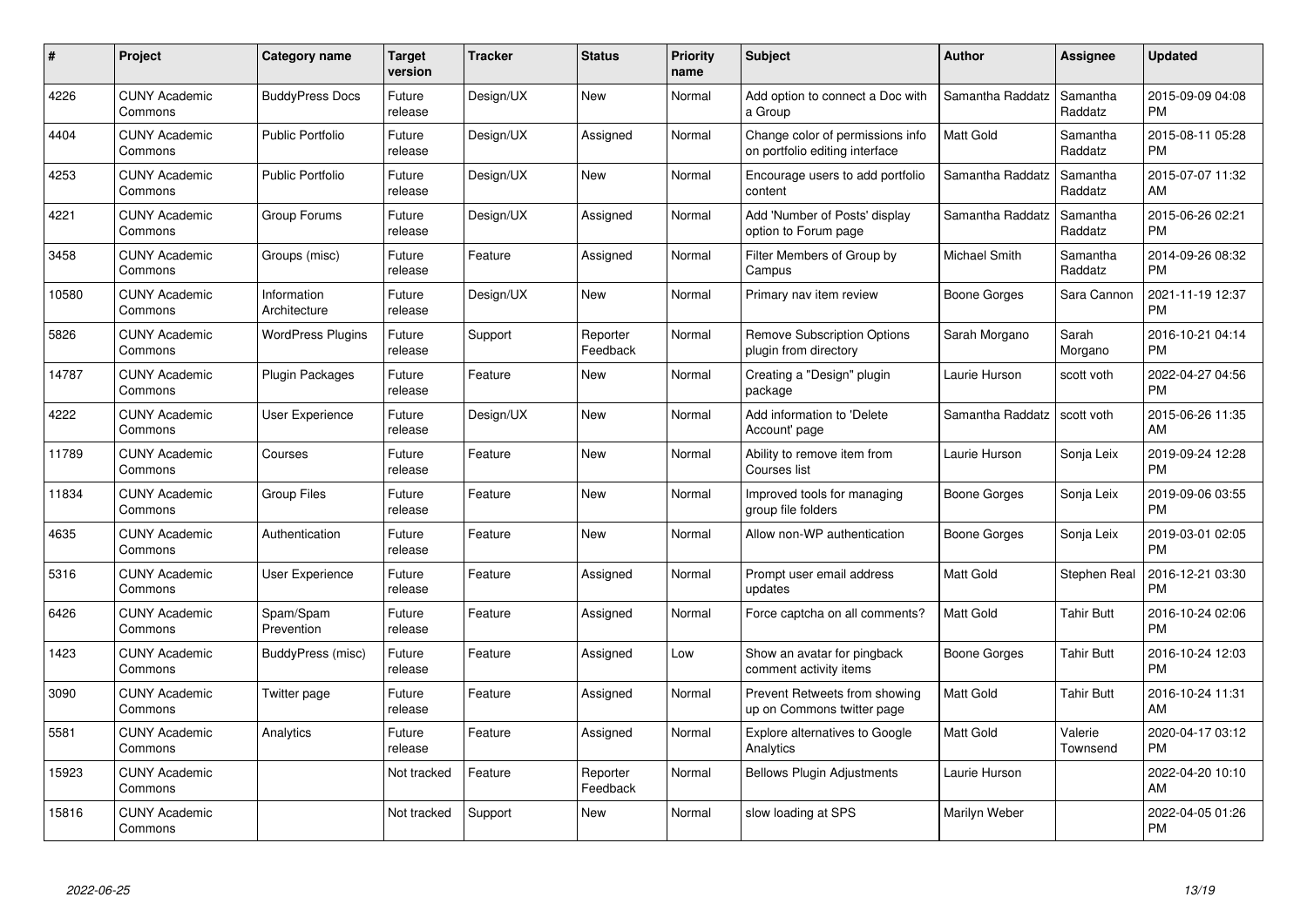| #     | <b>Project</b>                  | Category name             | <b>Target</b><br>version | Tracker    | <b>Status</b>        | <b>Priority</b><br>name | <b>Subject</b>                                                                                | <b>Author</b>        | Assignee | <b>Updated</b>                |
|-------|---------------------------------|---------------------------|--------------------------|------------|----------------------|-------------------------|-----------------------------------------------------------------------------------------------|----------------------|----------|-------------------------------|
| 15176 | <b>CUNY Academic</b><br>Commons |                           | Not tracked              | Support    | Reporter<br>Feedback | Normal                  | Archiving Q Writing & Old<br>Wordpress Sites on the Commons                                   | Laurie Hurson        |          | 2022-02-08 10:28<br>AM        |
| 14911 | <b>CUNY Academic</b><br>Commons | <b>WordPress Themes</b>   | Not tracked              | Support    | <b>New</b>           | Normal                  | Twentytwentyone theme                                                                         | Marilyn Weber        |          | 2021-10-28 10:37<br>AM        |
| 14900 | <b>CUNY Academic</b><br>Commons |                           | Not tracked              | Support    | Reporter<br>Feedback | Normal                  | previous theme?                                                                               | Marilyn Weber        |          | 2021-10-25 10:31<br>AM        |
| 14842 | <b>CUNY Academic</b><br>Commons |                           | Not tracked              | Support    | Reporter<br>Feedback | Normal                  | Question about widgets and block<br>editor                                                    | Gina Cherry          |          | 2021-10-06 03:01<br><b>PM</b> |
| 14629 | <b>CUNY Academic</b><br>Commons |                           | Not tracked              | <b>Bug</b> | Reporter<br>Feedback | Normal                  | Possible Post Order Bug?                                                                      | <b>Syelle Graves</b> |          | 2021-09-14 10:47<br>AM        |
| 14538 | <b>CUNY Academic</b><br>Commons |                           | Not tracked              | Support    | Reporter<br>Feedback | Normal                  | <b>Weebly To Commons</b>                                                                      | Laurie Hurson        |          | 2021-09-14 10:47<br>AM        |
| 14398 | <b>CUNY Academic</b><br>Commons |                           | Not tracked              | Support    | Reporter<br>Feedback | Normal                  | Events plug-in notification<br>problem                                                        | Marilyn Weber        |          | 2021-05-11 11:21<br>AM        |
| 14074 | <b>CUNY Academic</b><br>Commons | WordPress (misc)          | Not tracked              | Support    | Reporter<br>Feedback | Normal                  | page password protection<br>problem                                                           | Marilyn Weber        |          | 2021-03-02 11:03<br>AM        |
| 13912 | <b>CUNY Academic</b><br>Commons |                           | Not tracked              | Feature    | Hold                 | Low                     | posting "missed schedule"                                                                     | Marilyn Weber        |          | 2021-02-23 10:46<br>AM        |
| 13975 | <b>CUNY Academic</b><br>Commons | Social Paper              | Not tracked              | Support    | Reporter<br>Feedback | Normal                  | can't approve comments on<br>Social Paper paper                                               | Marilyn Weber        |          | 2021-02-12 09:33<br>AM        |
| 13255 | <b>CUNY Academic</b><br>Commons |                           | Not tracked              | Support    | Reporter<br>Feedback | Normal                  | Accessibility problems                                                                        | Marilyn Weber        |          | 2020-09-01 05:48<br><b>PM</b> |
| 12436 | <b>CUNY Academic</b><br>Commons |                           | Not tracked              | Bug        | Assigned             | Normal                  | Nightly system downtime                                                                       | Boone Gorges         |          | 2020-08-01 09:30<br>AM        |
| 13034 | <b>CUNY Academic</b><br>Commons |                           | Not tracked              | Support    | Reporter<br>Feedback | Normal                  | a site is asking people to join the<br>Commons to get a download                              | Marilyn Weber        |          | 2020-07-12 07:23<br>AM        |
| 12360 | <b>CUNY Academic</b><br>Commons | <b>WordPress Themes</b>   | Not tracked              | <b>Bug</b> | Reporter<br>Feedback | Normal                  | site just says "DANTE We are<br>currently in maintenance mode,<br>please check back shortly." | Marilyn Weber        |          | 2020-02-04 12:13<br><b>PM</b> |
| 12352 | <b>CUNY Academic</b><br>Commons |                           | Not tracked              | Support    | <b>New</b>           | Normal                  | "posts list" page builder block<br>option                                                     | Marilyn Weber        |          | 2020-02-03 01:29<br><b>PM</b> |
| 12350 | <b>CUNY Academic</b><br>Commons | <b>Blogs (BuddyPress)</b> | Not tracked              | Support    | Reporter<br>Feedback | Normal                  | URL creation problem                                                                          | Marilyn Weber        |          | 2020-02-03 11:27<br>AM        |
| 12328 | <b>CUNY Academic</b><br>Commons |                           | Not tracked              | Support    | <b>New</b>           | Normal                  | Sign up Code for Non-CUNY<br>Faculty                                                          | Laurie Hurson        |          | 2020-01-28 10:25<br>AM        |
| 12198 | <b>CUNY Academic</b><br>Commons |                           | Not tracked              | Bug        | Reporter<br>Feedback | Normal                  | Duplicate listing in My Sites                                                                 | Tom Harbison         |          | 2019-12-09 05:50<br><b>PM</b> |
| 11519 | <b>CUNY Academic</b><br>Commons |                           | Not tracked              | Support    | Assigned             | Normal                  | comment option not appearing                                                                  | Marilyn Weber        |          | 2019-09-24 10:28<br>AM        |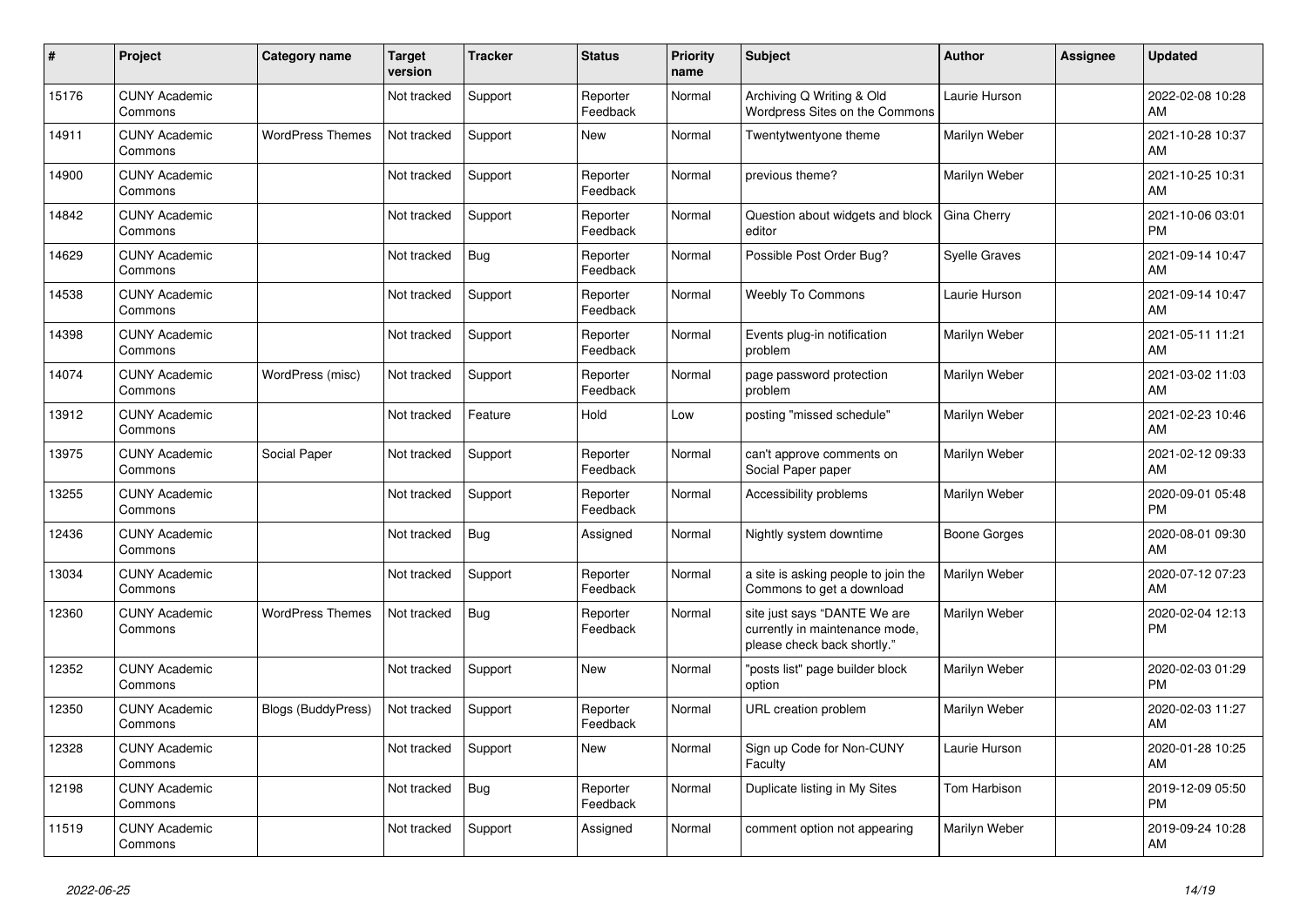| #     | Project                         | <b>Category name</b>     | <b>Target</b><br>version | <b>Tracker</b> | <b>Status</b>        | <b>Priority</b><br>name | <b>Subject</b>                                                | Author                  | <b>Assignee</b> | <b>Updated</b>                |
|-------|---------------------------------|--------------------------|--------------------------|----------------|----------------------|-------------------------|---------------------------------------------------------------|-------------------------|-----------------|-------------------------------|
| 11848 | <b>CUNY Academic</b><br>Commons |                          | Not tracked              | Support        | Hold                 | Normal                  | a Dean of Faculty wants to share<br>a large file              | Marilyn Weber           |                 | 2019-09-24 08:44<br>AM        |
| 10273 | <b>CUNY Academic</b><br>Commons | Registration             | Not tracked              | Support        | Reporter<br>Feedback | Normal                  | users combining CF and campus<br>address                      | Marilyn Weber           |                 | 2019-09-18 10:58<br>AM        |
| 11787 | <b>CUNY Academic</b><br>Commons |                          | Not tracked              | Support        | Reporter<br>Feedback | Normal                  | automated comments notifications<br>on ZenDesk                | Marilyn Weber           |                 | 2019-08-26 06:18<br><b>PM</b> |
| 11771 | <b>CUNY Academic</b><br>Commons |                          | Not tracked              | Support        | Reporter<br>Feedback | Normal                  | post displays in sections                                     | Marilyn Weber           |                 | 2019-08-20 10:34<br>AM        |
| 11556 | <b>CUNY Academic</b><br>Commons | Courses                  | Not tracked              | <b>Bug</b>     | Reporter<br>Feedback | Normal                  | Instructor name given in course<br>listina                    | Tom Harbison            |                 | 2019-06-25 04:12<br><b>PM</b> |
| 11509 | <b>CUNY Academic</b><br>Commons |                          | Not tracked              | Support        | Reporter<br>Feedback | Normal                  | deleted Page causing a Menu<br>problem?                       | Marilyn Weber           |                 | 2019-06-04 09:54<br>AM        |
| 11415 | <b>CUNY Academic</b><br>Commons | <b>WordPress Plugins</b> | Not tracked              | Bug            | Reporter<br>Feedback | Normal                  | <b>Blog Subscriptions in Jetpack</b>                          | Laurie Hurson           |                 | 2019-05-14 10:34<br>AM        |
| 11120 | <b>CUNY Academic</b><br>Commons | <b>WordPress Plugins</b> | Not tracked              | Bug            | Reporter<br>Feedback | Normal                  | Events Manager Events Not<br>Showing Up                       | Mark Webb               |                 | 2019-02-27 04:10<br><b>PM</b> |
| 11077 | <b>CUNY Academic</b><br>Commons | Events                   | Not tracked              | Feature        | Reporter<br>Feedback | Normal                  | Show event category description<br>in event list view         | Raffi<br>Khatchadourian |                 | 2019-02-12 10:38<br><b>PM</b> |
| 10982 | <b>CUNY Academic</b><br>Commons | Domain Mapping           | Not tracked              | Support        | Reporter<br>Feedback | Normal                  | <b>CNAME</b> question                                         | scott voth              |                 | 2019-01-22 04:29<br><b>PM</b> |
| 10769 | <b>CUNY Academic</b><br>Commons | <b>WordPress Themes</b>  | Not tracked              | Bug            | Reporter<br>Feedback | Normal                  | 2011 Theme Sidebar                                            | Mark Webb               |                 | 2018-12-04 04:09<br><b>PM</b> |
| 10657 | <b>CUNY Academic</b><br>Commons |                          | Not tracked              | Support        | Reporter<br>Feedback | Normal                  | child theme problems                                          | Marilyn Weber           |                 | 2018-11-08 01:19<br><b>PM</b> |
| 15210 | <b>CUNY Academic</b><br>Commons | Analytics                | Not tracked              | Design/UX      | New                  | Normal                  | Google Analytics improvements                                 | Colin McDonald          | Boone<br>Gorges | 2022-05-24 10:47<br>AM        |
| 15242 | <b>CUNY Academic</b><br>Commons | Performance              | Not tracked              | Bug            | Reporter<br>Feedback | Normal                  | Slugist site                                                  | Raffi<br>Khatchadourian | Boone<br>Gorges | 2022-02-07 11:14<br>AM        |
| 14504 | <b>CUNY Academic</b><br>Commons |                          | Not tracked              | Publicity      | Reporter<br>Feedback | Normal                  | Adding showcases to home page<br>menu                         | Laurie Hurson           | Boone<br>Gorges | 2022-01-19 03:26<br><b>PM</b> |
| 13949 | <b>CUNY Academic</b><br>Commons |                          | Not tracked              | <b>Bug</b>     | <b>New</b>           | Normal                  | Continued debugging of runaway<br>MySQL connections           | <b>Matt Gold</b>        | Boone<br>Gorges | 2021-09-14 10:42<br>AM        |
| 14483 | <b>CUNY Academic</b><br>Commons | WordPress - Media        | Not tracked              | <b>Bug</b>     | Reporter<br>Feedback | Normal                  | Wordpress PDF Embed Stopped<br>Working after JITP Media Clone | Patrick DeDauw          | Boone<br>Gorges | 2021-05-20 01:51<br><b>PM</b> |
| 12911 | <b>CUNY Academic</b><br>Commons |                          | Not tracked              | Feature        | New                  | Normal                  | Block access to xmlrpc.php based<br>on User-Agent             | Boone Gorges            | Boone<br>Gorges | 2020-06-09 05:12<br><b>PM</b> |
| 12438 | <b>CUNY Academic</b><br>Commons | Courses                  | Not tracked              | <b>Bug</b>     | <b>New</b>           | Normal                  | Site appearing twice                                          | Laurie Hurson           | Boone<br>Gorges | 2020-02-18 01:34<br><b>PM</b> |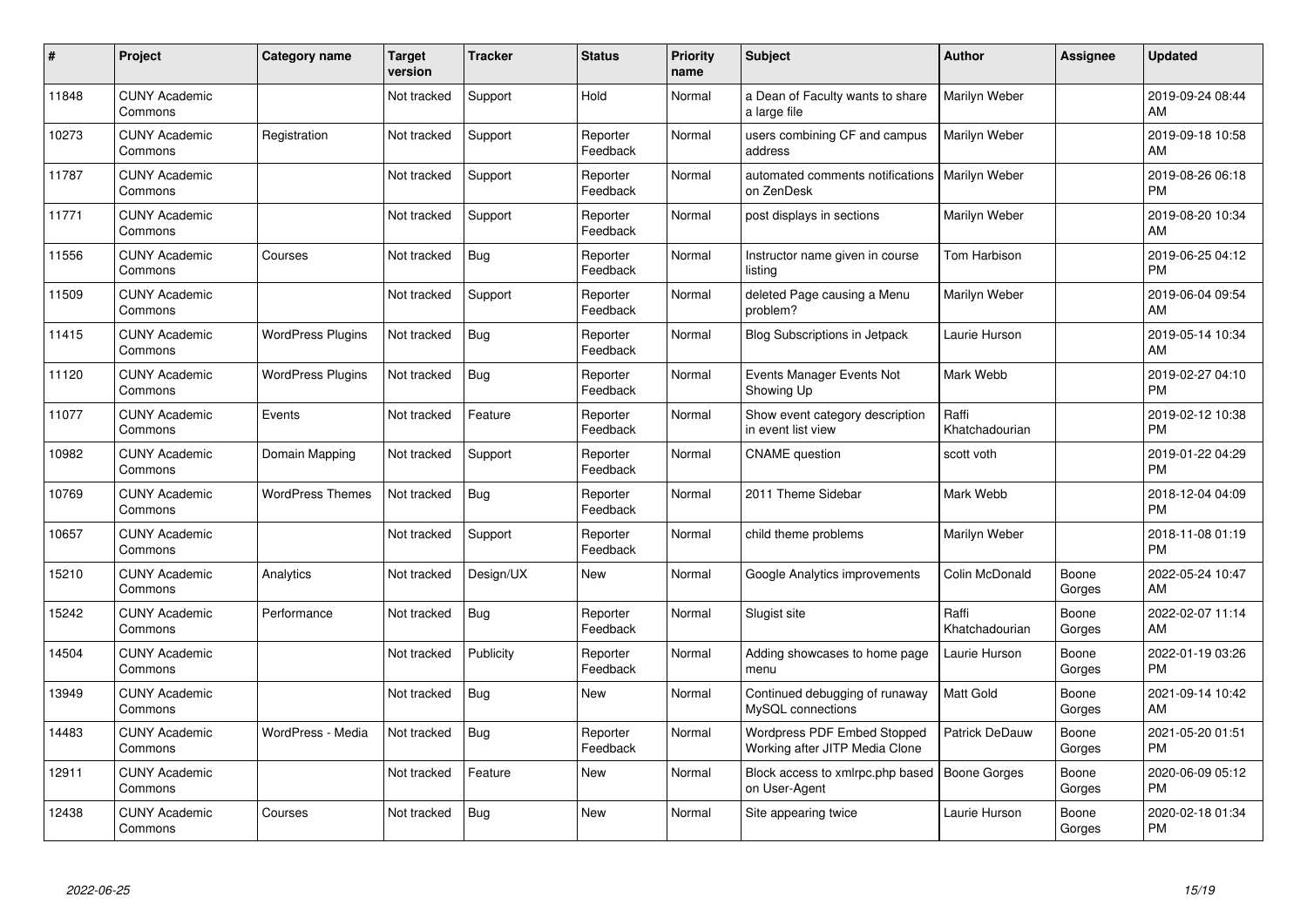| #     | Project                         | <b>Category name</b>           | <b>Target</b><br>version | <b>Tracker</b> | <b>Status</b>        | <b>Priority</b><br>name | Subject                                                                      | Author              | <b>Assignee</b>    | <b>Updated</b>                |
|-------|---------------------------------|--------------------------------|--------------------------|----------------|----------------------|-------------------------|------------------------------------------------------------------------------|---------------------|--------------------|-------------------------------|
| 10678 | <b>CUNY Academic</b><br>Commons |                                | Not tracked              | <b>Bug</b>     | Reporter<br>Feedback | High                    | Newsletter Plugin Not Sending<br>Out Newsletters                             | Mark Webb           | Boone<br>Gorges    | 2019-09-16 09:38<br>PM        |
| 11386 | <b>CUNY Academic</b><br>Commons | WordPress - Media              | Not tracked              | Support        | Reporter<br>Feedback | Normal                  | disappearing images                                                          | scott voth          | Boone<br>Gorges    | 2019-05-14 10:32<br>AM        |
| 11449 | <b>CUNY Academic</b><br>Commons | WordPress - Media              | Not tracked              | Support        | Reporter<br>Feedback | Normal                  | Cloning Media Library for JITP<br>from Staging to Production Site            | Patrick DeDauw      | Boone<br>Gorges    | 2019-05-13 12:00<br><b>PM</b> |
| 10794 | <b>CUNY Academic</b><br>Commons | Performance                    | Not tracked              | <b>Bug</b>     | New                  | Normal                  | Memcached connection<br>occasionally breaks                                  | <b>Boone Gorges</b> | Boone<br>Gorges    | 2018-12-06 03:30<br>PM        |
| 9979  | <b>CUNY Academic</b><br>Commons | <b>Email Notifications</b>     | Not tracked              | <b>Bug</b>     | Reporter<br>Feedback | Normal                  | Reports of slow email activation<br>emails                                   | Matt Gold           | Boone<br>Gorges    | 2018-08-29 09:40<br><b>PM</b> |
| 10040 | <b>CUNY Academic</b><br>Commons | WordPress (misc)               | Not tracked              | Bug            | Reporter<br>Feedback | Normal                  | User doesn't see full list of themes   Matt Gold                             |                     | Boone<br>Gorges    | 2018-07-25 10:12<br>AM        |
| 9941  | <b>CUNY Academic</b><br>Commons | Wiki                           | Not tracked              | Support        | Assigned             | Normal                  | Wiki functionality                                                           | Matt Gold           | Boone<br>Gorges    | 2018-06-26 10:57<br>AM        |
| 9515  | <b>CUNY Academic</b><br>Commons | <b>WordPress Plugins</b>       | Not tracked              | <b>Bug</b>     | Reporter<br>Feedback | Normal                  | Text to Speech plugin - "More<br>Slowly" checkbox not working                | scott voth          | Boone<br>Gorges    | 2018-06-13 02:26<br><b>PM</b> |
| 3615  | <b>CUNY Academic</b><br>Commons | Redmine                        | Not tracked              | Feature        | New                  | Low                     | Create Redmine issues via email                                              | Dominic Giglio      | Boone<br>Gorges    | 2017-11-16 11:36<br>AM        |
| 3230  | <b>CUNY Academic</b><br>Commons | Internal Tools and<br>Workflow | Not tracked              | Feature        | Assigned             | High                    | Scripts for quicker<br>provisioning/updating of<br>development environments  | <b>Boone Gorges</b> | Boone<br>Gorges    | 2016-01-26 04:54<br><b>PM</b> |
| 14475 | <b>CUNY Academic</b><br>Commons |                                | Not tracked              | Publicity      | New                  | Normal                  | OER Showcase Page                                                            | Laurie Hurson       | Laurie Hurson      | 2021-09-14 10:46<br>AM        |
| 11517 | <b>CUNY Academic</b><br>Commons |                                | Not tracked              | Feature        | Assigned             | Normal                  | wp-accessibility plugin should not<br>strip 'target="_blank" by default      | <b>Boone Gorges</b> | Laurie Hurson      | 2019-09-24 09:57<br>AM        |
| 8666  | <b>CUNY Academic</b><br>Commons | Teaching                       | Not tracked              | Documentation  | Assigned             | Normal                  | Create Teaching on the<br>Commons Resource Page                              | Matt Gold           | Laurie Hurson      | 2019-09-23 03:16<br><b>PM</b> |
| 11879 | <b>CUNY Academic</b><br>Commons |                                | Not tracked              | <b>Bug</b>     | New                  | Normal                  | Hypothesis comments appearing<br>on multiple, different pdfs across<br>blogs | Laurie Hurson       | Laurie Hurson      | 2019-09-19 02:39<br><b>PM</b> |
| 2666  | <b>CUNY Academic</b><br>Commons | About page                     | Not tracked              | Documentation  | Assigned             | Normal                  | <b>Update About Text</b>                                                     | Chris Stein         | Luke Waltzer       | 2016-03-04 11:19<br>AM        |
| 12392 | <b>CUNY Academic</b><br>Commons | Help/Codex                     | Not tracked              | Documentation  | New                  | Normal                  | <b>Updates to Common Commons</b><br>Questions on Help Page                   | scott voth          | Margaret<br>Galvan | 2020-02-11 10:53<br>AM        |
| 7828  | <b>CUNY Academic</b><br>Commons |                                | Not tracked              | Feature        | Assigned             | Normal                  | Theme Assessment 2017                                                        | Margaret Galvan     | Margaret<br>Galvan | 2017-05-02 10:41<br>PM        |
| 6298  | <b>CUNY Academic</b><br>Commons | User Experience                | Not tracked              | Design/UX      | Assigned             | Normal                  | Examine data from survey                                                     | Matt Gold           | Margaret<br>Galvan | 2016-10-14 12:16<br>PM        |
| 12382 | <b>CUNY Academic</b><br>Commons | Membership                     | Not tracked              | Support        | New                  | Normal                  | Email request change                                                         | Marilyn Weber       | Marilyn<br>Weber   | 2020-02-06 12:56<br>PM        |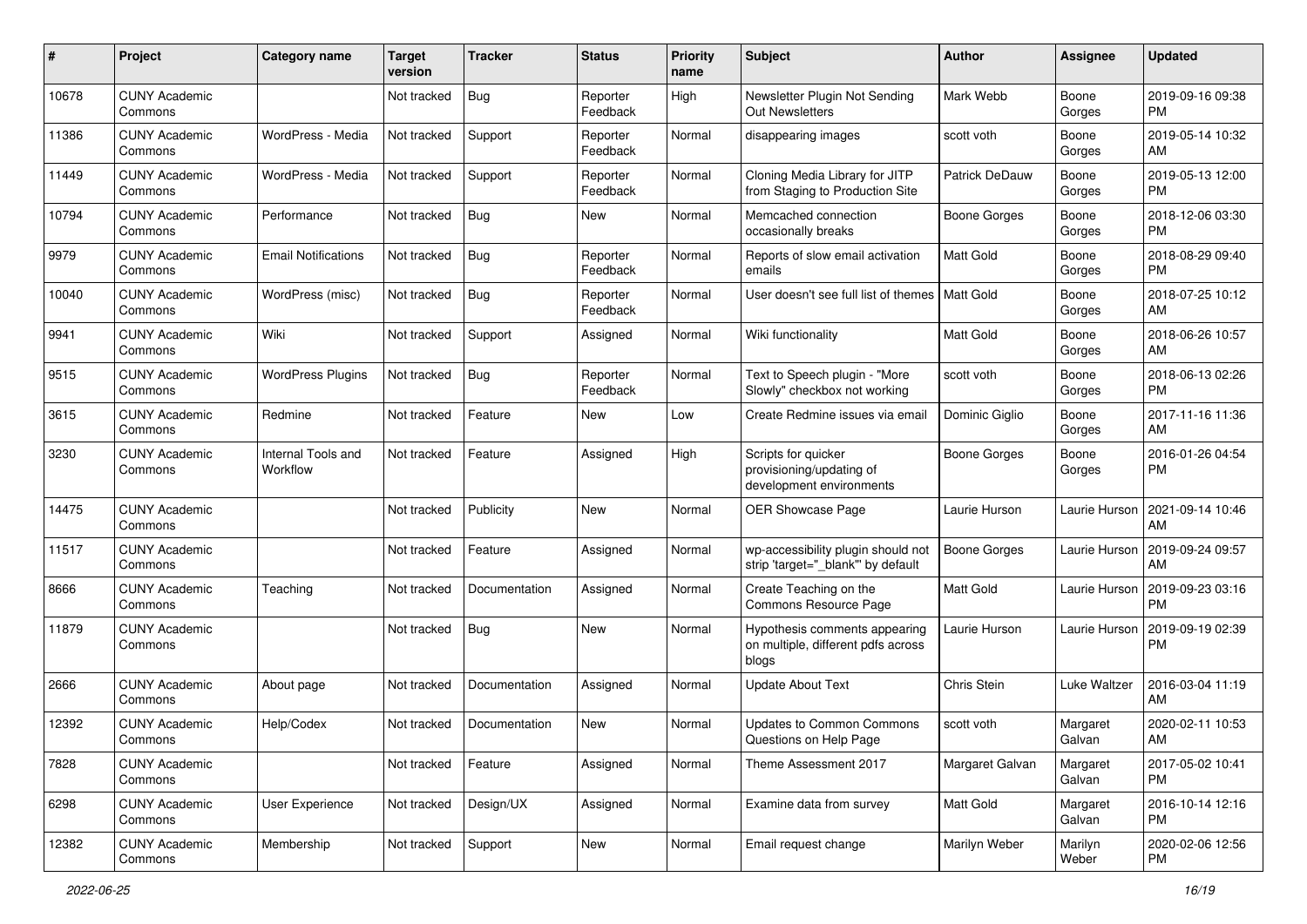| #     | Project                         | <b>Category name</b>     | <b>Target</b><br>version | <b>Tracker</b> | <b>Status</b>        | <b>Priority</b><br>name | Subject                                                                               | Author                  | Assignee           | <b>Updated</b>                |
|-------|---------------------------------|--------------------------|--------------------------|----------------|----------------------|-------------------------|---------------------------------------------------------------------------------------|-------------------------|--------------------|-------------------------------|
| 9420  | <b>CUNY Academic</b><br>Commons | cuny.is                  | Not tracked              | Feature        | <b>New</b>           | Normal                  | Request for http://cuny.is/streams                                                    | Raffi<br>Khatchadourian | Marilyn<br>Weber   | 2018-04-02 10:08<br>AM        |
| 8837  | <b>CUNY Academic</b><br>Commons |                          | Not tracked              | Feature        | Assigned             | Normal                  | Create a form to request info from<br>people requesting premium<br>themes and plugins | Matt Gold               | Marilyn<br>Weber   | 2017-11-14 03:35<br><b>PM</b> |
| 12484 | <b>CUNY Academic</b><br>Commons |                          | Not tracked              | Support        | Reporter<br>Feedback | Normal                  | Sign up Code for COIL Course<br>starting in March                                     | Laurie Hurson           | Matt Gold          | 2020-03-02 02:26<br><b>PM</b> |
| 11545 | <b>CUNY Academic</b><br>Commons | <b>WordPress Plugins</b> | Not tracked              | Support        | New                  | Normal                  | Twitter searches in WordPress                                                         | Gina Cherry             | Matt Gold          | 2019-09-23 01:03<br><b>PM</b> |
| 11493 | <b>CUNY Academic</b><br>Commons | Domain Mapping           | Not tracked              | Support        | Reporter<br>Feedback | Normal                  | Domain Mapping Request - Talia<br>Schaffer                                            | scott voth              | Matt Gold          | 2019-08-06 08:39<br>AM        |
| 10839 | <b>CUNY Academic</b><br>Commons | About page               | Not tracked              | Support        | <b>New</b>           | Normal                  | <b>Mission Statement Needs</b><br>Revision                                            | scott voth              | Matt Gold          | 2018-12-26 10:58<br>AM        |
| 8607  | <b>CUNY Academic</b><br>Commons |                          | Not tracked              | Support        | <b>New</b>           | Normal                  | Paypal?                                                                               | Marilyn Weber           | Matt Gold          | 2018-05-15 01:37<br><b>PM</b> |
| 9015  | <b>CUNY Academic</b><br>Commons | Groups (misc)            | Not tracked              | Outreach       | Assigned             | Normal                  | Email group admins the email<br>addresses of their groups                             | <b>Matt Gold</b>        | Matt Gold          | 2018-01-02 09:54<br>AM        |
| 8898  | <b>CUNY Academic</b><br>Commons | Social Paper             | Not tracked              | Feature        | Assigned             | Normal                  | Usage data on docs and social<br>paper                                                | Matt Gold               | Matt Gold          | 2017-11-16 11:32<br>AM        |
| 3657  | <b>CUNY Academic</b><br>Commons | WordPress (misc)         | Not tracked              | Feature        | New                  | Normal                  | Create alert for GC email<br>addresses                                                | Matt Gold               | Matt Gold          | 2016-04-14 11:29<br><b>PM</b> |
| 2175  | <b>CUNY Academic</b><br>Commons | WordPress (misc)         | Not tracked              | Support        | Assigned             | Normal                  | Subscibe 2 vs. Jetpack<br>subscription options                                        | local admin             | Matt Gold          | 2016-01-26 04:58<br><b>PM</b> |
| 4972  | <b>CUNY Academic</b><br>Commons | Analytics                | Not tracked              | Bug            | New                  | Normal                  | <b>Newsletter Analytics</b>                                                           | Stephen Real            | Matt Gold          | 2015-12-09 12:54<br><b>PM</b> |
| 8902  | <b>CUNY Academic</b><br>Commons | Design                   | Not tracked              | Feature        | Assigned             | Normal                  | Report back on research on<br><b>BuddyPress themes</b>                                | <b>Matt Gold</b>        | Michael Smith      | 2017-11-10 12:31<br><b>PM</b> |
| 11393 | <b>CUNY Academic</b><br>Commons |                          | Not tracked              | Publicity      | New                  | Normal                  | After 1.15 release, ceate a hero<br>slide and post about adding a site<br>to a group  | scott voth              | Patrick<br>Sweeney | 2019-05-14 10:32<br>AM        |
| 14994 | <b>CUNY Academic</b><br>Commons | cdev.gc.cuny.edu         | Not tracked              | Support        | In Progress          | Normal                  | Clear Cache on CDEV                                                                   | scott voth              | Raymond<br>Hoh     | 2021-12-07 03:51<br><b>PM</b> |
| 14983 | <b>CUNY Academic</b><br>Commons | WordPress (misc)         | Not tracked              | Support        | Reporter<br>Feedback | Normal                  | "Read More" tag not working                                                           | Rebecca Krisel          | Raymond<br>Hoh     | 2021-11-23 01:17<br>PM        |
| 13430 | <b>CUNY Academic</b><br>Commons | Reply By Email           | Not tracked              | Bug            | New                  | Normal                  | Delay in RBE                                                                          | Luke Waltzer            | Raymond<br>Hoh     | 2020-10-13 11:16<br>AM        |
| 13328 | <b>CUNY Academic</b><br>Commons | Group Forums             | Not tracked              | Bug            | Reporter<br>Feedback | Normal                  | cross-posting in two related<br>groups                                                | Marilyn Weber           | Raymond<br>Hoh     | 2020-09-15 10:39<br><b>PM</b> |
| 13286 | <b>CUNY Academic</b><br>Commons |                          | Not tracked              | Support        | New                  | Normal                  | problem connecting with<br>WordPress app                                              | Marilyn Weber           | Raymond<br>Hoh     | 2020-09-08 11:16<br>AM        |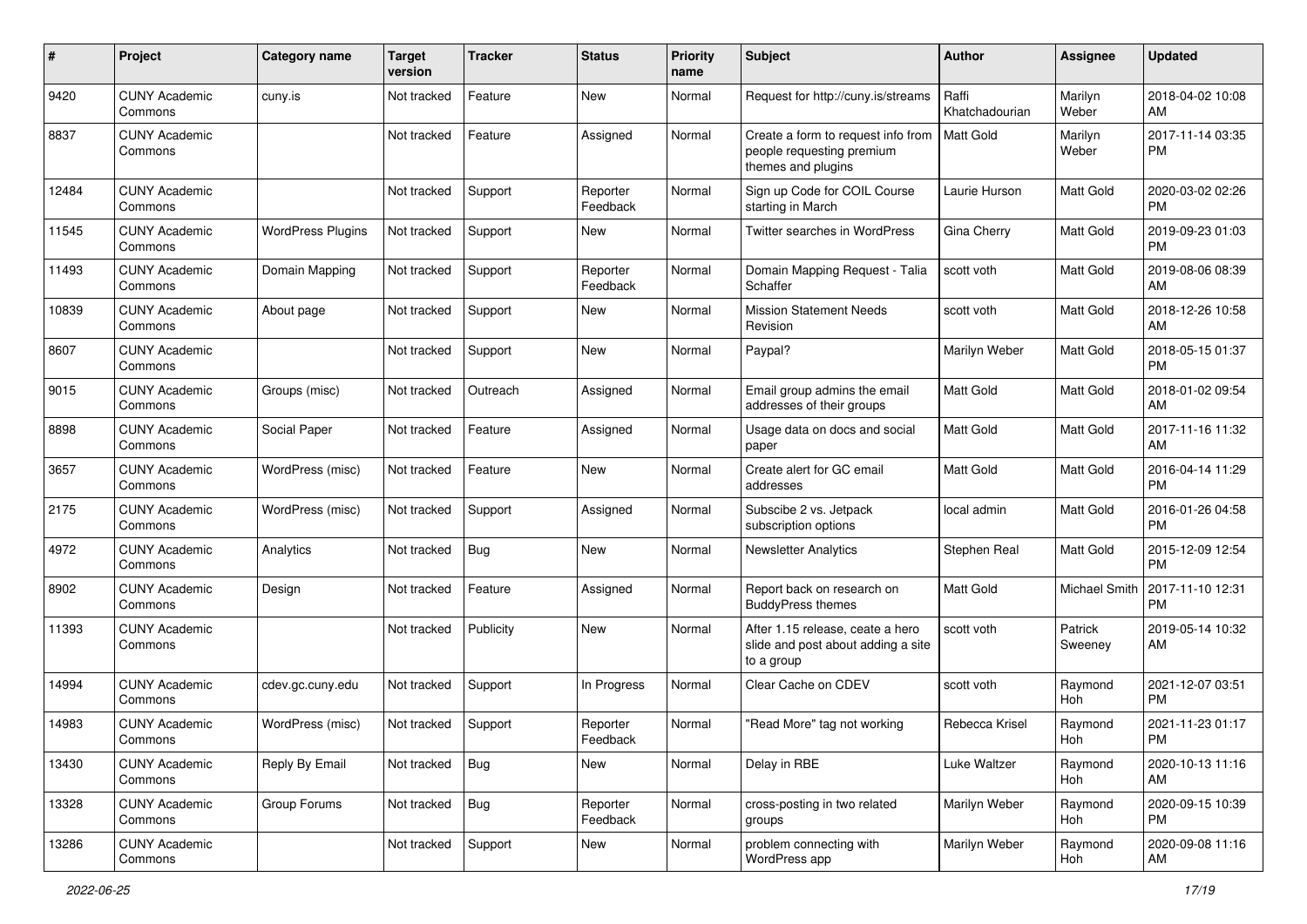| #     | Project                         | <b>Category name</b>     | <b>Target</b><br>version | <b>Tracker</b> | <b>Status</b>        | <b>Priority</b><br>name | <b>Subject</b>                                                        | <b>Author</b>       | Assignee              | <b>Updated</b>                |
|-------|---------------------------------|--------------------------|--------------------------|----------------|----------------------|-------------------------|-----------------------------------------------------------------------|---------------------|-----------------------|-------------------------------|
| 12741 | <b>CUNY Academic</b><br>Commons | <b>WordPress Plugins</b> | Not tracked              | Support        | Reporter<br>Feedback | Normal                  | <b>Tableau Public Viz Block</b>                                       | Marilyn Weber       | Raymond<br>Hoh        | 2020-05-12 11:00<br>AM        |
| 12004 | <b>CUNY Academic</b><br>Commons |                          | Not tracked              | Support        | Reporter<br>Feedback | Normal                  | Notifications for spam blog<br>comments                               | Gina Cherry         | Raymond<br><b>Hoh</b> | 2019-11-01 12:05<br><b>PM</b> |
| 11624 | <b>CUNY Academic</b><br>Commons | WordPress (misc)         | Not tracked              | Support        | New                  | Normal                  | Change pages into posts or swap<br>database for a Commons site?       | Stephen Klein       | Raymond<br><b>Hoh</b> | 2019-07-09 11:04<br>AM        |
| 11149 | <b>CUNY Academic</b><br>Commons |                          | Not tracked              | Support        | Reporter<br>Feedback | Normal                  | comments getting blocked                                              | Marilyn Weber       | Raymond<br>Hoh        | 2019-03-26 11:40<br>AM        |
| 10262 | <b>CUNY Academic</b><br>Commons |                          | Not tracked              | Bug            | Reporter<br>Feedback | Normal                  | Newsletter Plugin: Broken Image<br>at Bottom of All Newsletters       | Mark Webb           | Raymond<br><b>Hoh</b> | 2018-08-30 05:17<br><b>PM</b> |
| 9729  | <b>CUNY Academic</b><br>Commons | <b>SEO</b>               | Not tracked              | Support        | <b>New</b>           | Normal                  | 503 Errors showing on<br>newlaborforum.cuny.edu                       | Diane Krauthamer    | Raymond<br><b>Hoh</b> | 2018-05-22 04:48<br><b>PM</b> |
| 9346  | <b>CUNY Academic</b><br>Commons | WordPress (misc)         | Not tracked              | Bug            | <b>New</b>           | Normal                  | Clone cetls.bmcc.cuny.edu for<br>development                          | Owen Roberts        | Raymond<br>Hoh        | 2018-03-06 05:35<br><b>PM</b> |
| 8991  | <b>CUNY Academic</b><br>Commons | Reply By Email           | Not tracked              | Bug            | Hold                 | Normal                  | RBE duplicate email message<br>issue                                  | <b>Matt Gold</b>    | Raymond<br><b>Hoh</b> | 2018-02-18 08:53<br><b>PM</b> |
| 9060  | <b>CUNY Academic</b><br>Commons | Commons In A Box         | Not tracked              | <b>Bug</b>     | Hold                 | Normal                  | Problems with CBox image library<br>upload                            | Lisa Rhody          | Raymond<br><b>Hoh</b> | 2018-01-10 03:26<br><b>PM</b> |
| 8976  | <b>CUNY Academic</b><br>Commons | Reply By Email           | Not tracked              | Feature        | Assigned             | Normal                  | Package RBE new topics<br>posting?                                    | <b>Matt Gold</b>    | Raymond<br>Hoh        | 2017-12-04 02:34<br><b>PM</b> |
| 7928  | <b>CUNY Academic</b><br>Commons | Group Forums             | Not tracked              | Bug            | <b>New</b>           | Normal                  | Duplicate Forum post                                                  | Luke Waltzer        | Raymond<br>Hoh        | 2017-04-11 09:27<br><b>PM</b> |
| 6995  | <b>CUNY Academic</b><br>Commons | Home Page                | Not tracked              | <b>Bug</b>     | Assigned             | Normal                  | member filter on homepage not<br>working                              | <b>Matt Gold</b>    | Raymond<br><b>Hoh</b> | 2016-12-11 09:46<br><b>PM</b> |
| 6644  | <b>CUNY Academic</b><br>Commons |                          | Not tracked              | <b>Bug</b>     | Reporter<br>Feedback | High                    | White Screen at Login Pge                                             | Luke Waltzer        | Raymond<br><b>Hoh</b> | 2016-11-21 10:34<br><b>PM</b> |
| 6671  | <b>CUNY Academic</b><br>Commons | Reply By Email           | Not tracked              | Bug            | Assigned             | Normal                  | 'Post too often" RBE error<br>message                                 | <b>Matt Gold</b>    | Raymond<br>Hoh        | 2016-11-11 09:55<br>AM        |
| 3369  | <b>CUNY Academic</b><br>Commons | Reply By Email           | Not tracked              | Outreach       | Hold                 | Normal                  | Release reply by email to WP<br>plugin directory                      | Matt Gold           | Raymond<br><b>Hoh</b> | 2016-03-01 12:46<br><b>PM</b> |
| 5298  | <b>CUNY Academic</b><br>Commons |                          | Not tracked              | Publicity      | <b>New</b>           | Normal                  | Survey Pop-Up Text                                                    | Samantha Raddatz    | Samantha<br>Raddatz   | 2016-03-22 12:27<br><b>PM</b> |
| 5317  | <b>CUNY Academic</b><br>Commons | Group Blogs              | Not tracked              | Bug            | Reporter<br>Feedback | Normal                  | Notifications of New Post Didn't<br>Come                              | <b>Luke Waltzer</b> | Samantha<br>Raddatz   | 2016-03-21 10:41<br><b>PM</b> |
| 4986  | <b>CUNY Academic</b><br>Commons | ZenDesk                  | Not tracked              | Support        | Assigned             | Normal                  | Prepare documentation for<br>Zendesk re web widget                    | Matt Gold           | Samantha<br>Raddatz   | 2016-02-25 03:09<br><b>PM</b> |
| 4235  | <b>CUNY Academic</b><br>Commons |                          | Not tracked              | Design/UX      | Assigned             | Normal                  | Explore user experience around<br>comments on forum topics vs<br>docs | <b>Matt Gold</b>    | Samantha<br>Raddatz   | 2015-07-21 10:23<br>AM        |